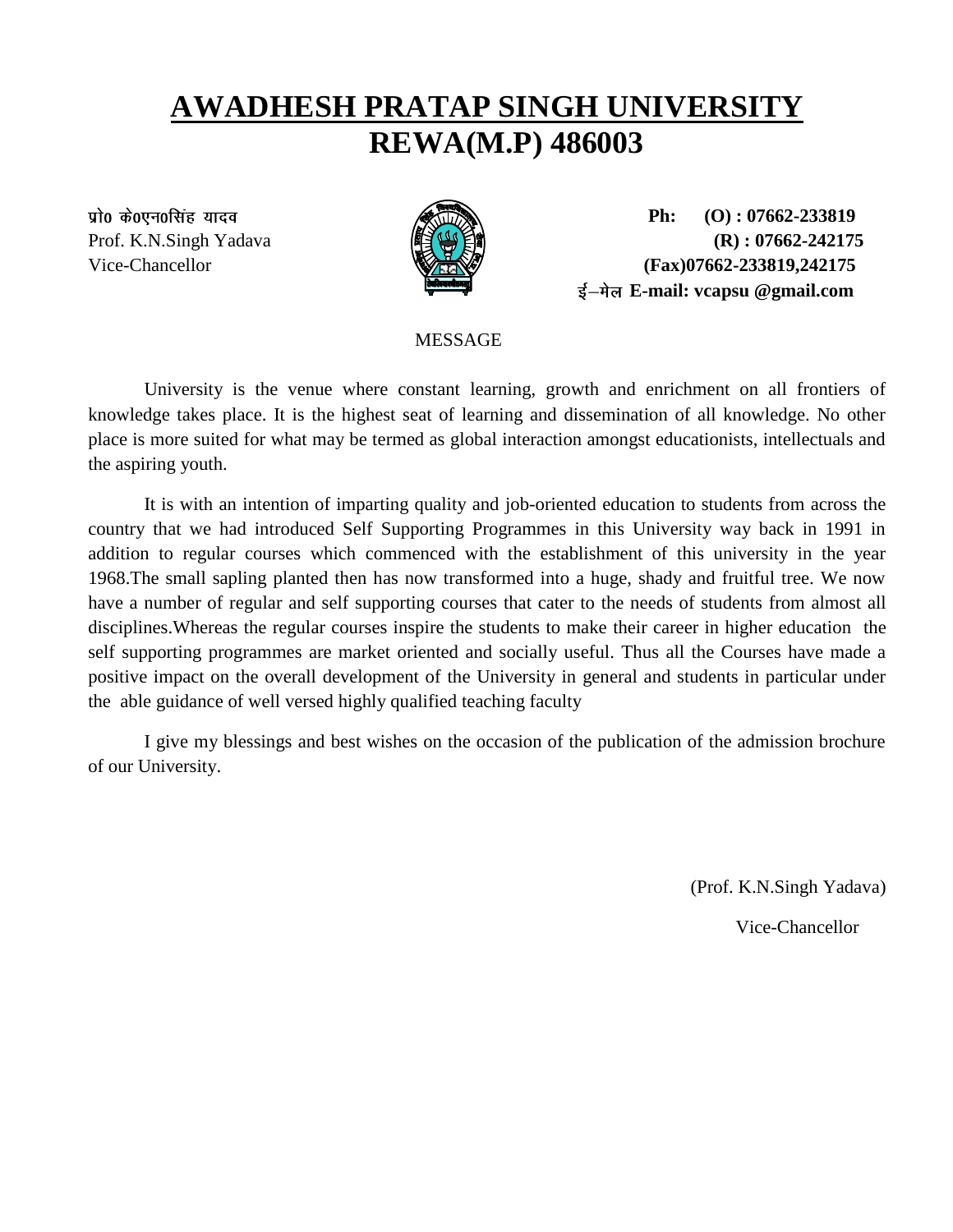# **AWADHESH PRATAP SINGH UNIVERSITY REWA(M.P) 486003**



डॉ0 आनन्द कूमार काम्बले कूलसचिव

 **Ph: (O) : 07662-230050 (R) : 07662-233866 (Fax) : 07662-233866 E-mail: regapsu @gmail.com)** 

Dr. Anand Kumar Kamble Registrar

## **MESSAGE**

It is a matter of extreme pleasure that the admission brochure of the University is being published. Since its foundation (July 1968), this University has been steadily moving ahead on the path of progress successfully. Teaching of regular courses in this University commenced from the Seventies.These regular courses which grew over the years, became a launching pad for the initiation of job oriented self supporting programmes.

These programmes were introduced with a view to impart professional and job-oriented knowledge & training to our young and upcoming academicians, scientists, managers and sportspersons. Presently, the number of regular and self supporting courses being taught here has reached almost sixty five. These courses cover almost all the streams of knowledge.

I extend my hearty and warm wishes for the bright future of the students aspiring to take admission in this University.

(Dr. Anand Kumar Kamble) Registrar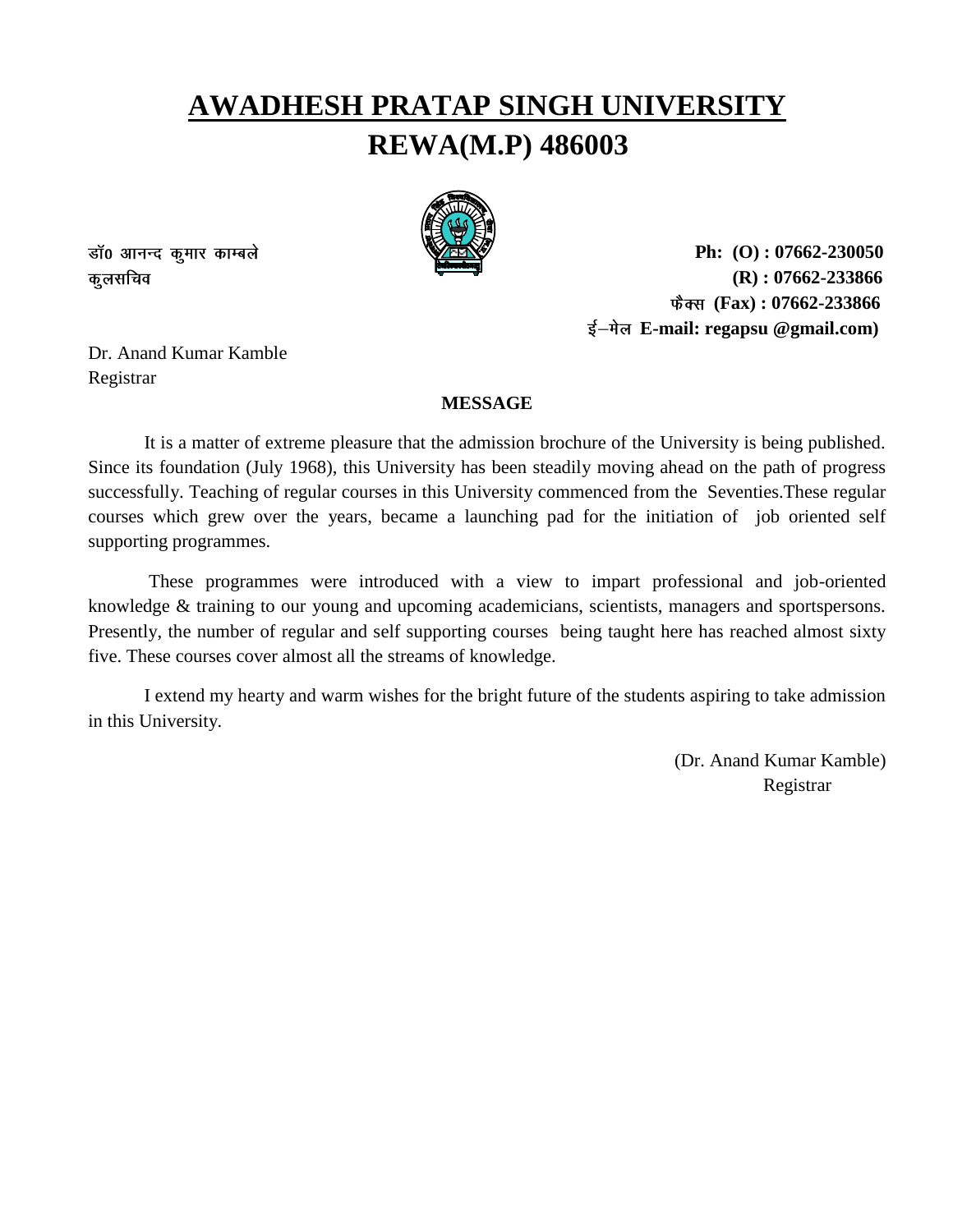## **AWADHESH PRATAP SINGH UNIVERSITY REWA(M.P) 486003**

Prof. S. L. Agrawal Ph: **(O): 07662-233436** Dean, Students' Welfare **(R): 07662-254221** 



**(Fax):07662-233819**

## **MESSAGE**

It is for the first time that our University is bringing out a Joint Admission brochure of its Regular and Self Supporting Courses. In addition to the teaching of regular courses which began in the late seventies in this University, the first Self Supporting Programme was introduced in the year 1991. I have been a witness to the steady growth and development of the various courses being run by this University. As Dean, Students' Welfare it is a matter of great pride for me that the quality of education being imparted to the students and the variety of courses being run by our University is excellent. The placement graph of the students passing out of this university is also on a steady rise.

On the occasion I extend my best wishes to all concerned and especially to the students of this University.

> Prof. S. L. Agrawal Dean, Students' Welfare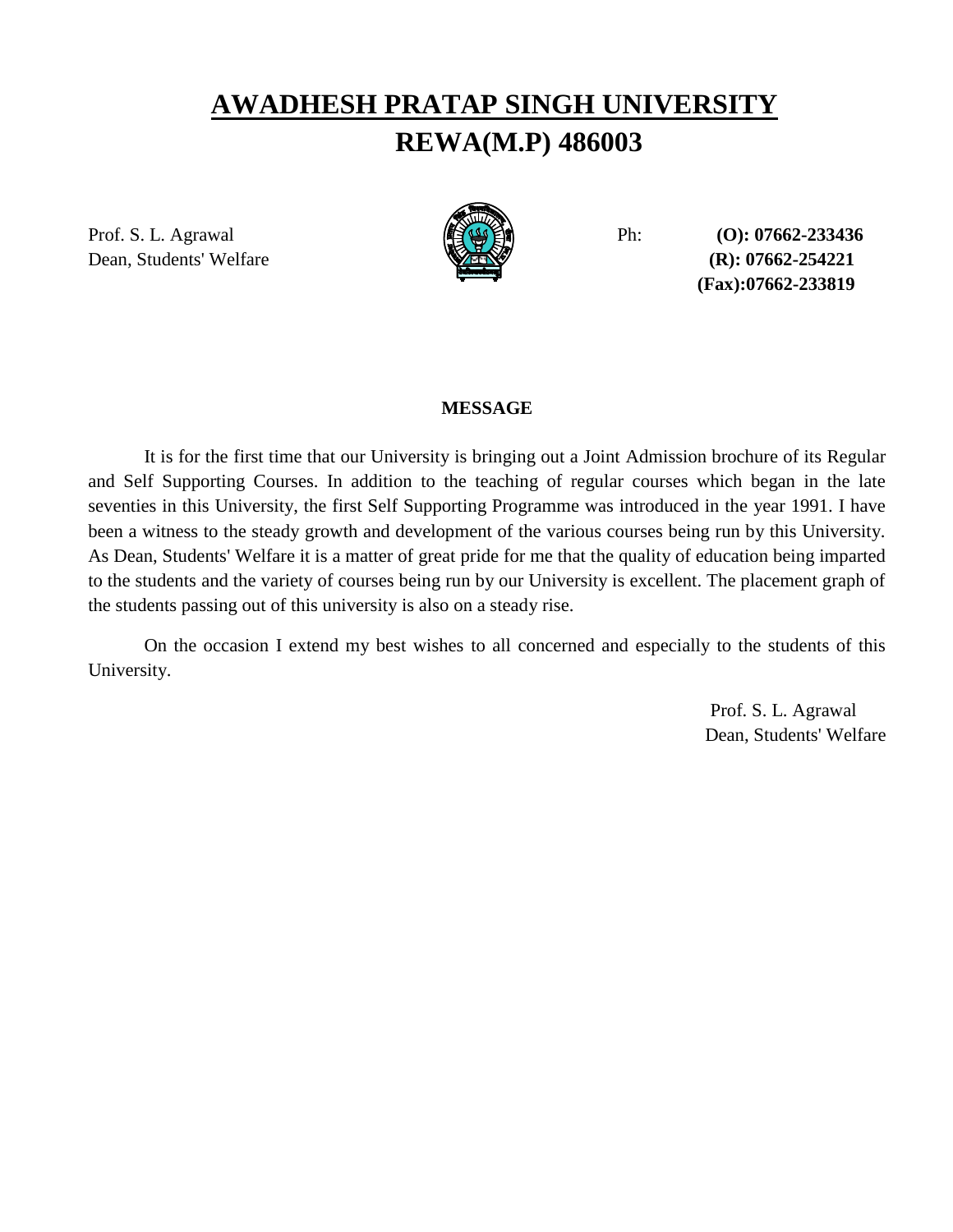## **DIRECTORATE OF SELF SUPPORTING PROGRAMME AWADHESH PRATAP SINGH UNIVERSITY**

## **REWA (M.P) 486003**



**Prof. N. P. Pathak** Ph: **(O) : 07662-232676 Director** (R) : 07662-231422  **(Fax): 07662-233819 E-mail: profnppathak@gmail.com**

## **MESSAGE**

The publication of Admission Brochure of our university takes place annually. With the changing pattern of time, this year the University has decided to bring out a joint admission brochure for the Regular & Self Supporting Programme being run here. Since their inception in 1991, the SSP., in this University have provided a huge support to the already existing infrastructure of regular course run in this University. The highly academic & kaleidoscopic nature of these courses attract students from all over the country.

I extend my best wishes to all concerned with this venture as well as to all the students taking admission in our University.

> **Prof. N. P. Pathak Director**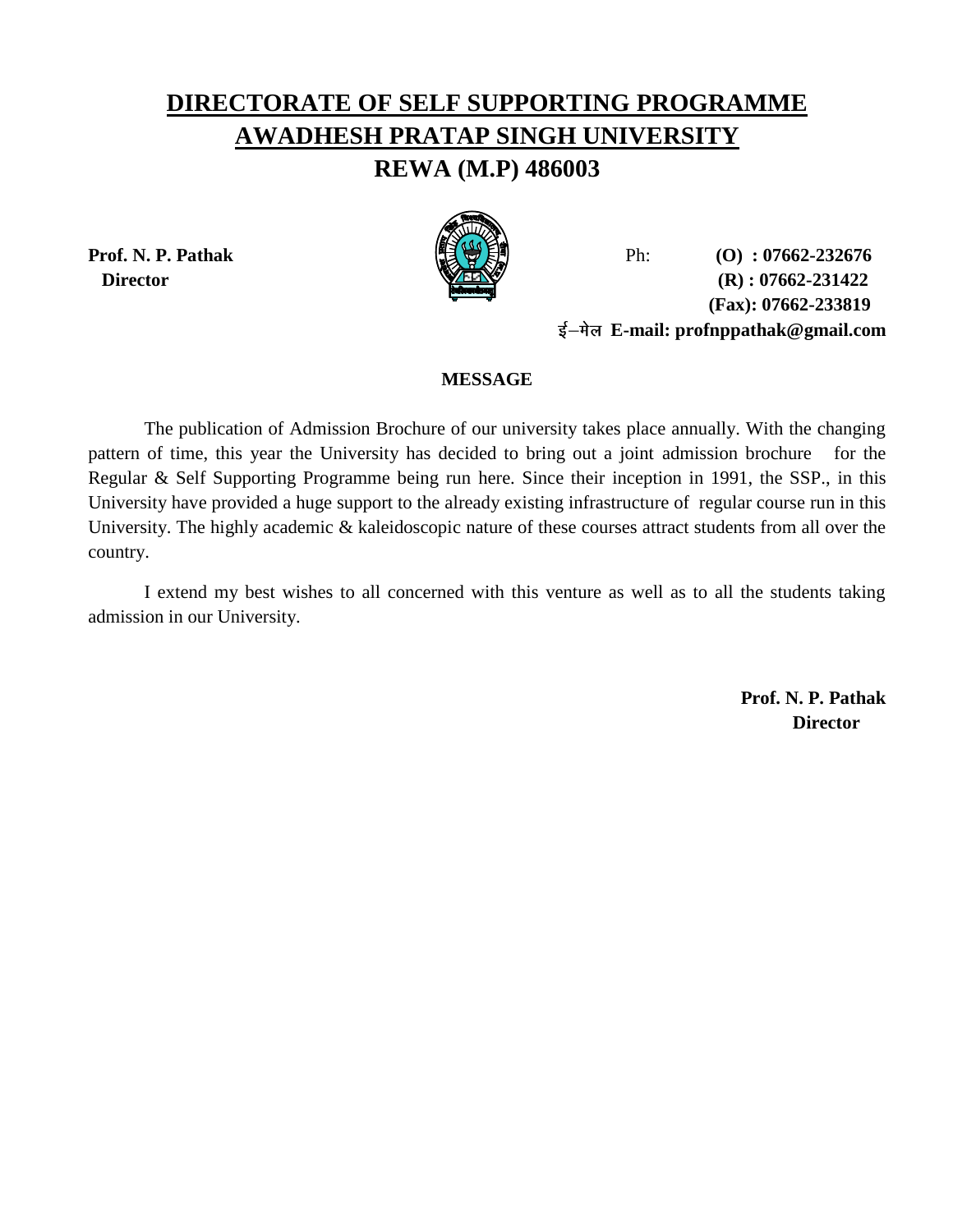## **Contents**

- 1. About Rewa City
- 2. Our University
- 3. University Administration
- 4. University Teaching Departments
- 5. Self Supporting Programmes
- 6. Our Departments and Study Centres
- 7. Facilities & Centres
- 8. Admission Procedure and Instructions
- 9. Details of Professional Courses in the UTD
- 10. Admission Notice 2017-18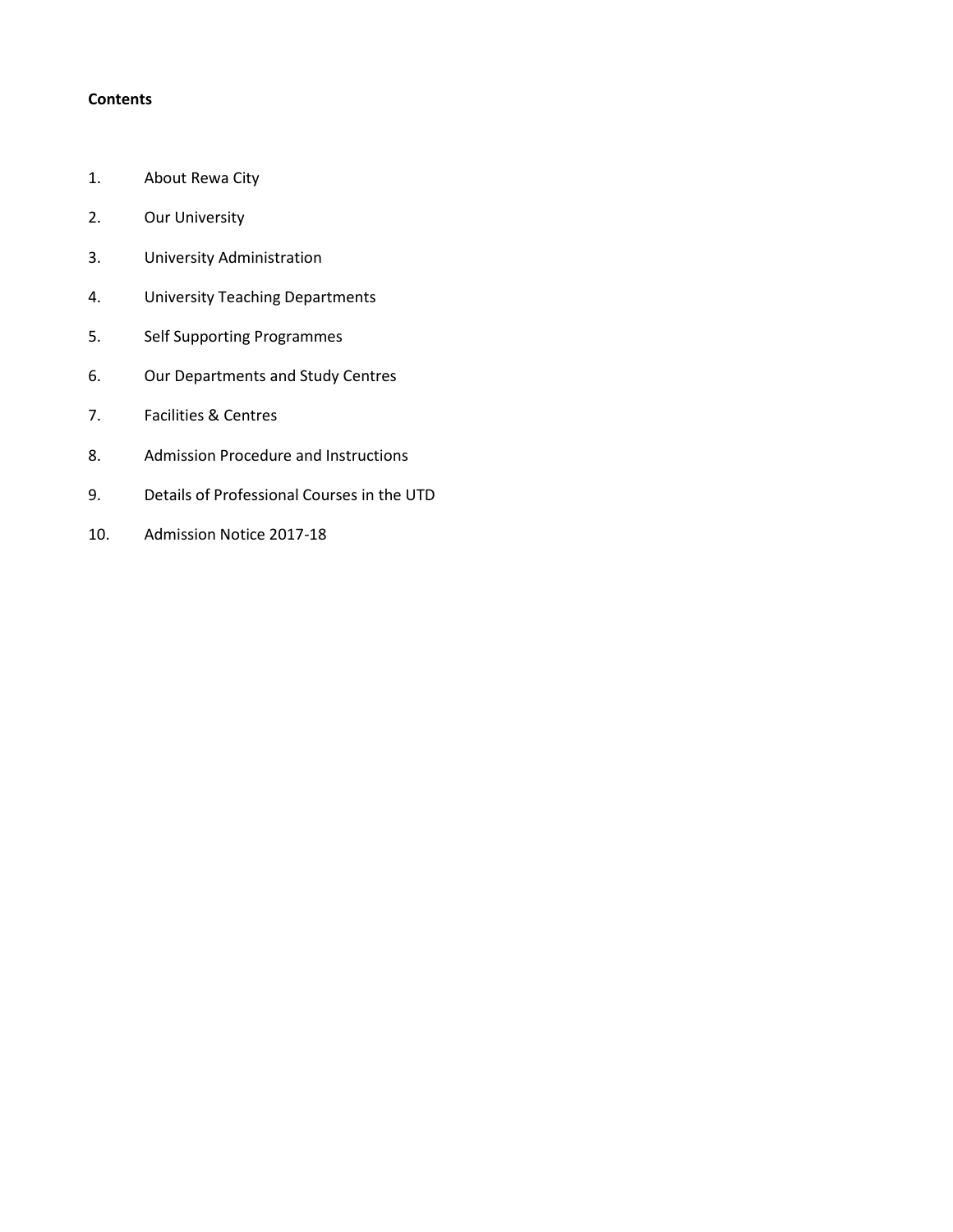#### **ABOUT REWA CITY**

All over the world, Rewa is known as the "land of white tigers". as the first and ever white tiger was found in Rewa. It was named Mohan by the then ruling king Maharaja Martand Singh. Mohan's progeny is now spread all over the world. Rewa, located on the central Vindhya Plateau was the capital of the Princely State of Rewa from the beginning of the 17<sup>th</sup> Century A.D. The name Rewa is derived from 'Reva' the ancient name of the sacred river Narmada. Rewa also had the honour of being the capital of Vindhya Pradesh. Rewa is the only place in the world where beautiful handicrafts are made from beetle nuts (*Supari*). Big and beautiful handicrafts like the auspicious Ganesh Idol, Shiv temple, Lord Krishna, Tribal Couples, Taj Mahal, Peacocks, Pens, Sticks etc. are made from these small dried nuts. The fineness of the craft is such that joints are not at all visible on the finished work.

At present, Rewa is a divisional head quarter and an important centre for education and culture in Central India. It has the privilege of having the Sainik School, which is only one in each state. This region is developing fast as an industrial belt too, especially for the production of Cement, Cables, Optical Fibers, Refined Vegetable Oil and Electricity Generation. With the presence of giants like NTPC, NCL, Jaypee Cement, ACC Cement, Prism Cement, Birla Ericsson for years and the entrance of multinational companies like Essar Group, Reliance, KJS Cements and others, this region is destined to be one of the most prominent centers of commercial and economic activity in the state of Madhya Pradesh and the Central India. The commissioning of Bansagar Dam Project and the fast spread of its canal network in the region is destined to rewrite the fortune of this region.

Bandhav Garh (160 km, 3 hrs) and Khajuraho (165 km, 4 hrs) are the near by International Tourism Centres for Wild Life and Heritage Tourism, respectively. While Maihar (65 km; 90 min), Chitrkoot (150 km; 3 hrs) and Vindhyavasini (250 km; 4 hrs 30 min) are the sacred places of pilgrimage in this region.

The city can be approached from Satna which is 52 km from this place and is on Howrah-Bombay route. It can also be reached through Allahabad which is nearly 130 km and a three hours drive by road. Rewa is well connected by road and rail. There are direct trains to New Delhi, Bhopal, Jabalpur and Bilaspur initiating from this place. Now, there is also an air connection between Rewa and Bhopal.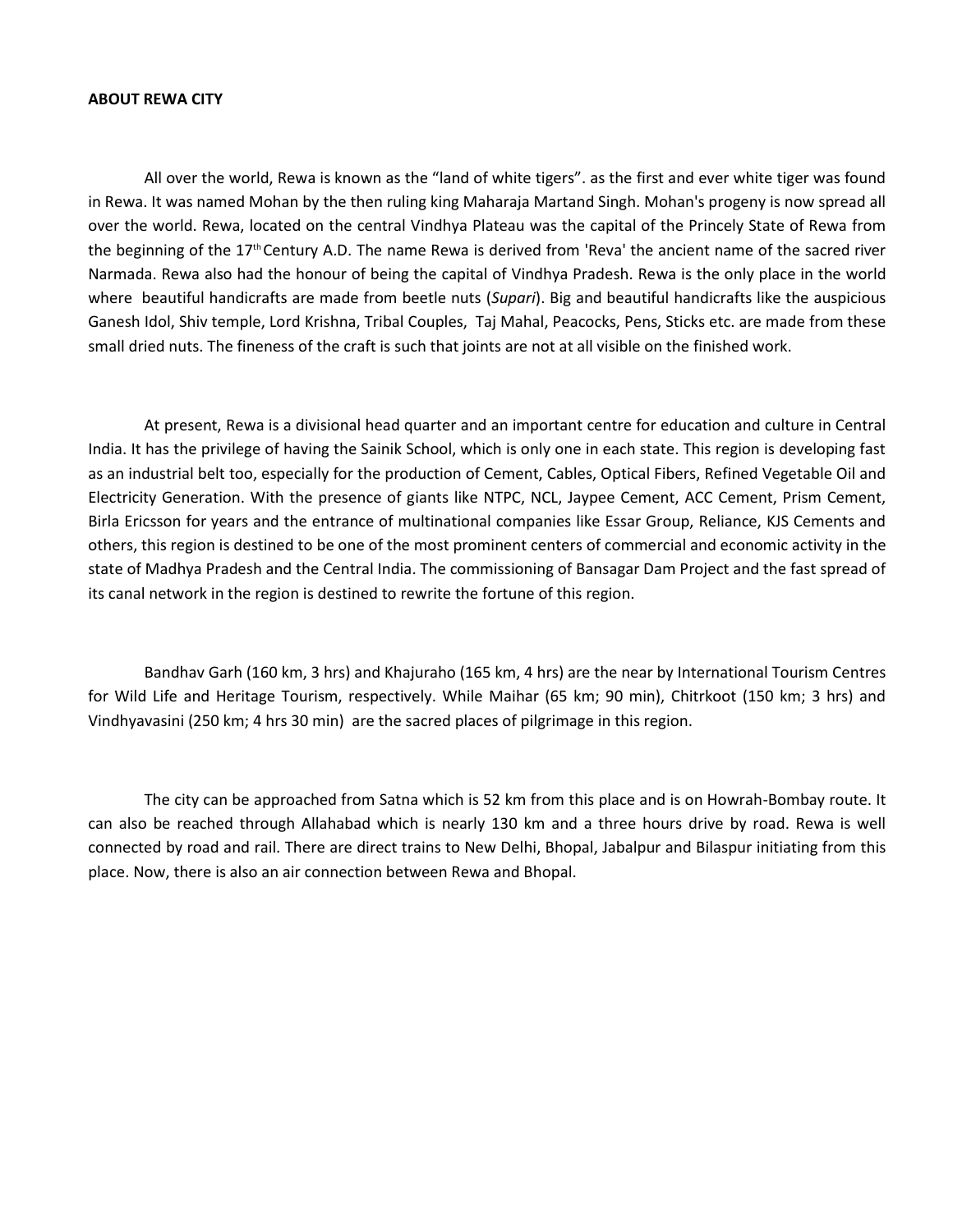#### **Our University**

#### **AWADHESH PRATAP SINGH VISHWAVIDYALAYA, REWA**

#### **Establishment:**

The establishment of a univrsity at Rewa was proposed in 1948 by Capt.Awadhesh Pratap Singh, a national leader and the first Prime Minister of Vindhya Pradesh. The University is, therefore, named after him to give recognition to his vision. It is called Awadhesh Pratap Singh University, Rewa, to give reality to Capt. Singh's vision. An ordinance was promulgated on June, 27, 1968 which was ratified by the Act to State Legislature, which in turn was given assent by the Governor on 17 October, 1969. The university is a member of the all India University Association (AIU) and All Common Wealth Association of Universities (ACU).

#### **Site and Jurisdiction :**

Rewa city with a population of Five lakh is located in the heart of India. It is 2131 kms, East of Bombay and 835 kms. South of Delhi. From Satna, a Central Railway Station on the Calcutta-Bombay line, it is about 51 kms.

The academic jurisdiction of the University extends to seven districts of Madhya Pradesh, Rewa, Satna, Sidhi, Singrauli, Shahdol, Anuppur & Umariya. 147 colleges, including a college each for Medicine, Nursing and Ayurved, are affiliated to the University.

#### **Administration:**

The University Court is the supreme governing body. The Executive Council is the Chief Executive body. It consists of the Vice-Chancellor, Secretary to the Govt. of Madhya Pradesh, Education Department or his nominee, three members elected by the Court, two members nominated by the Chancellor, four Principals of Colleges nominated by the Chancellor by rotation according to seniority, and four Deans, nominated by the Chancellor. The Academic Council is the Chief Academic body. His Excellency, the Governor of Madhya Pradesh, is the Chancellor of the university.

The University Court has powers to override the acts of the Executive and Academic Council. The Executive Council, on its part, controls the University funds and also makes ordinances. The Academic Council constitutes Faculties and Boards of Studies to prepare papers, syllabi and also recommends ordinances, concerning admission to examinations and degrees.

#### **University Campus:**

Spread over 246.20 acres, the campus is about 5 km. from the main city on the Rewa-Sirmour Road. The University buildings include an Administrative Block, Department of Environmental Biology, Physics, Chemistry, Mathematics, A Humanities Block, Dept.of Psychology, Ambedkar Bhawan, Life Long Learning Dept., Advait Vedant Dept., Antar Bharti Building, Community Hall, Biotechnology Dept., Law Dept., D.E.C Building , M.B.A. Dept., Computer Centre, USIC Building, Library, Guest House, Faculty Hostel, Arjun Student Home, A Gymnasium Hall, Yoga Hall, A Women's Common Room, A seperate Building for Bank, A University Auditorium, Two hostels, One for boys and another for girls. The campus has two seperate colonies, one for Teachers and other for Employees of the University. Primary Health Centre Building is also established within the campus. A well equipped Inter mediate School (Class I to Class XII) is also established in the campus for the Children of University Employees.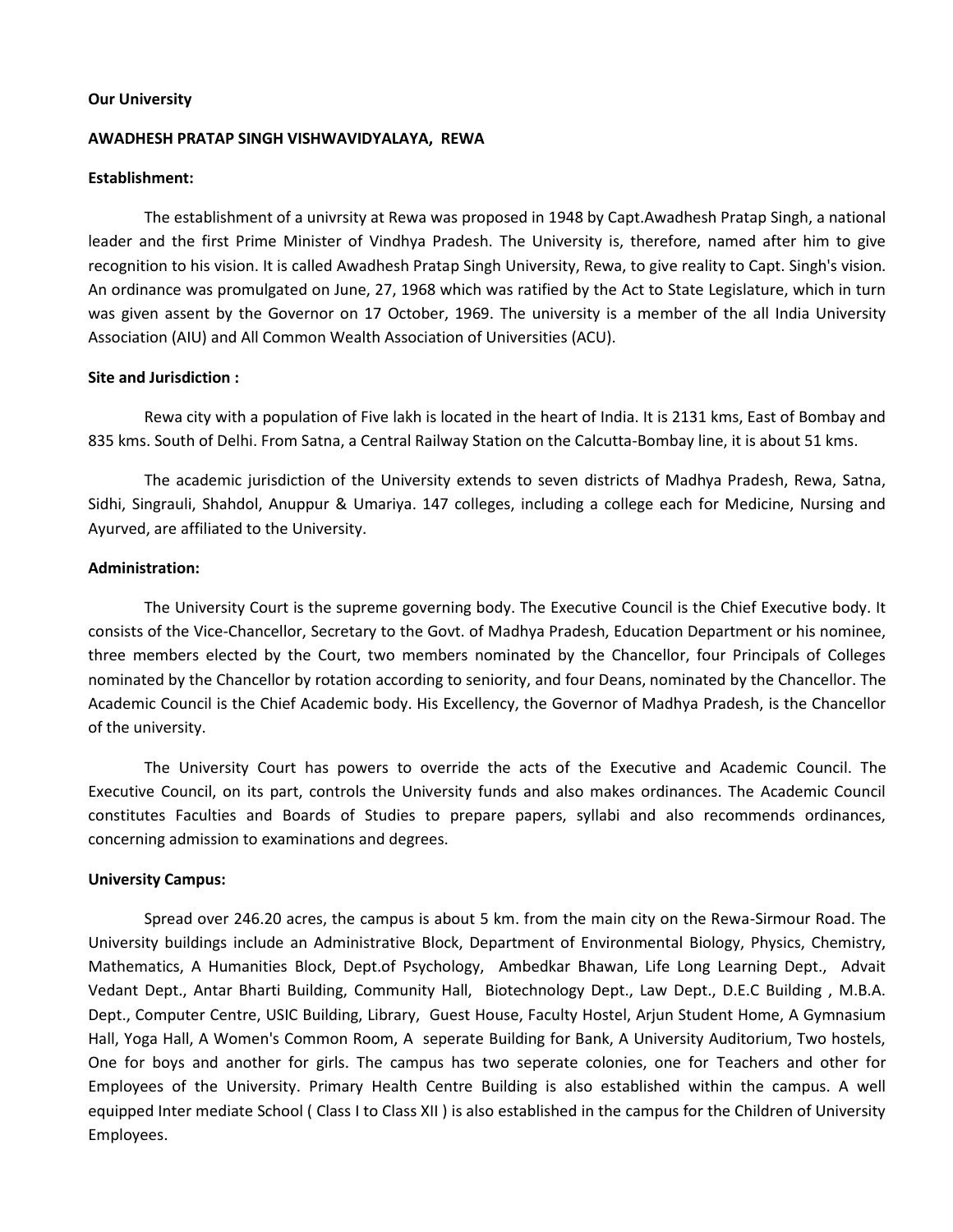Our University is a fine example of excellent management of higher education in limited resources. With low paying capacity of the students, faculty crunch and financial limitations, our University is imparting quality education to students in an exemplary manner. Our students are adorning positions across the globe. We act as 'friend, philosopher and guide' for our students. We motivate and inspire them to study well. Our coaching and counselling initiatives have helped thousands of students. A University is not made of concrete structures only; it is the spirit that guides the institution which really matters. Under the present leadership of our Honourable Vice-Chancellor Prof. R.M. Mishra , the University is making progress by leaps & bounds.

## **University Administration**

| Name                                          | Designation                      | Telephone Nos. | Office         | Residence   |
|-----------------------------------------------|----------------------------------|----------------|----------------|-------------|
| Prof. K.N.Singh Yadava                        | Vice-Chancellor                  |                | 233819         | 251952      |
|                                               |                                  | Fax            | 233819 251952, | 242175      |
| Dr.A.K. Kamble                                | Registrar                        |                | 230050         | 233919      |
|                                               |                                  | Fax            | 230050         |             |
| Dr.(Smt.) Pushpa Sonwani                      | <b>Finance Controller</b>        |                | 233719         | 241745      |
| Prof.(Smt.) Anjali Shrivastava                | Dean College Development Council |                | 233855         | ---------   |
| Prof.S.L.Agrawal                              | Dean Students Welfare            |                | 233436         | ---------   |
| (A) Heads of University Teaching Departments: |                                  |                |                |             |
| Name                                          | Department                       | Telephone Nos. | Office         | Residence   |
| Prof. A.K. Srivastava                         | Psychology                       |                | 233940         | 233616      |
| Prof. R.M. Mishra                             | <b>Environmental Biology</b>     |                | 233318         | ----------  |
| Prof. V.K. Agrawal                            | Chemistry                        |                | 233683         |             |
| Prof. J.P. Singh                              | <b>Mathematical Science</b>      |                | 233545         | ----------  |
| Prof. C.D. Singh                              | A.I.H.Culture & Arch.            |                | 233377         | ----------- |
| Prof. Deepa Srivastava                        | <b>Business Economics</b>        |                | 233624         |             |
| Prof. Rajiv Dube                              | J.N.Centre for Policy Research   |                | 235164         |             |
| Prof. A.P. Mishra                             | Physics                          |                | ---------      | ----------- |
| Prof. D.S.Singh Baghel                        | Dept.of Life-Long-Learning       |                | 233924         | ----------- |
| Prof.(Smt.) Mrinal Srivastava                 | English                          |                | 9424983425     |             |
| Prof.R.K. Katare                              | <b>Computer Science</b>          |                | 233900         | 255244      |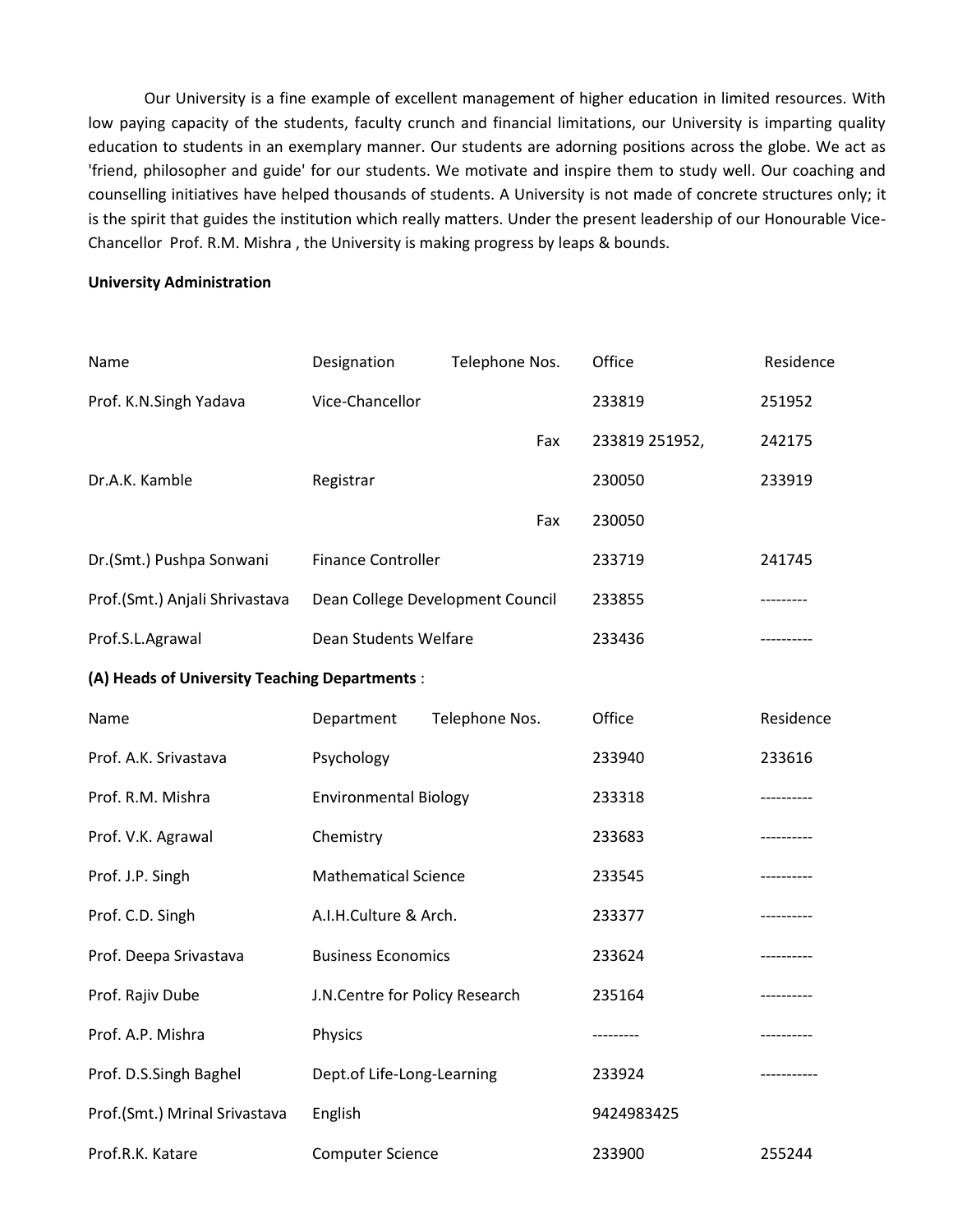| Prof.Dinesh Kushwah                                                                                                                         | Hindi                                    |                                                                                                                                                                        | 233372                   | 231929    |
|---------------------------------------------------------------------------------------------------------------------------------------------|------------------------------------------|------------------------------------------------------------------------------------------------------------------------------------------------------------------------|--------------------------|-----------|
| Dr. Atul Pandey                                                                                                                             | <b>Business Administration</b>           |                                                                                                                                                                        | 233221                   |           |
| Dr.M.C.Shrivastava                                                                                                                          | <b>Physical Education</b>                |                                                                                                                                                                        |                          |           |
| Dr. A.R. Raju                                                                                                                               | Russian Language                         |                                                                                                                                                                        | 233899                   | 230695    |
| Dr. Sreekant Mishra                                                                                                                         | <b>Advait Vedant</b>                     |                                                                                                                                                                        | 233411                   | 233083    |
| (B) Directorate of Self Supporting Programmes :                                                                                             |                                          |                                                                                                                                                                        |                          |           |
| Prof. N.P.Pathak                                                                                                                            | Director                                 |                                                                                                                                                                        | 233673                   | 232233    |
| Prof.(Smt.) Mrinal Srivastava                                                                                                               | Dy.Director                              |                                                                                                                                                                        | 233673                   | 231344    |
| (C) Distance Education Centre                                                                                                               |                                          |                                                                                                                                                                        |                          |           |
| Prof.A.K.Sriavastava                                                                                                                        | Director                                 |                                                                                                                                                                        | 233441                   | 233616    |
| Prof.S.L. Agarawal                                                                                                                          | Dy.Director                              |                                                                                                                                                                        | 233441                   | 233721    |
| Dr.M.C. Srivastava                                                                                                                          | Asstt.Director                           |                                                                                                                                                                        | 233441                   | 233450    |
| (D) Directorate-Research                                                                                                                    |                                          |                                                                                                                                                                        |                          |           |
| Prof. J.P. Singh                                                                                                                            | Director                                 |                                                                                                                                                                        | 233066                   | 233695    |
| Prof Rajeev Dube                                                                                                                            | Dy.Director                              |                                                                                                                                                                        | 233066                   | 242428    |
| <b>Administration of Self Supporting Programmes</b>                                                                                         |                                          |                                                                                                                                                                        |                          |           |
| Name of the Course                                                                                                                          | Nodal Department/<br><b>Study Centre</b> | Professor Incharge                                                                                                                                                     | Telephone Nos.<br>Office | Residence |
| MBA (Industrial Relations Dept.of Psychology;<br>& Personnel Management) Study Centre for IR & PM                                           |                                          | Prof.A.K.Sriavastava                                                                                                                                                   | 233940                   | 233616    |
| M.Phil. Psychology<br>D.Y.Ed.                                                                                                               |                                          | Dept.of Psychology -----------do------------                                                                                                                           | 233012                   | 233616    |
| M.Sc.(Bio-Technology)<br>M.Sc. (Microbiology)                                                                                               |                                          | School of Env. Biology; Prof. R.M. Mishra<br>Study Cenre of Biotechnology & Microbiology                                                                               | 233318                   |           |
| B.Sc. (Bio-Technology)<br>B.Sc. (Microbiology)<br>M.Phil.(Bio-Technology)<br>M.Phil. (Microbiology)<br>M.Phil. Botany<br>M.Phil.Env.Science |                                          | ----------do------------<br>-----------do------------<br>-----------do------------<br>----------do------------<br>-----------do------------<br>----------do----------- |                          |           |
| MBA (Human Resource                                                                                                                         | Development) Study Centre of HRD         | Dept.of Life-Long-Learning; Prof.Sunil Tiwari                                                                                                                          | 233924                   | 252662    |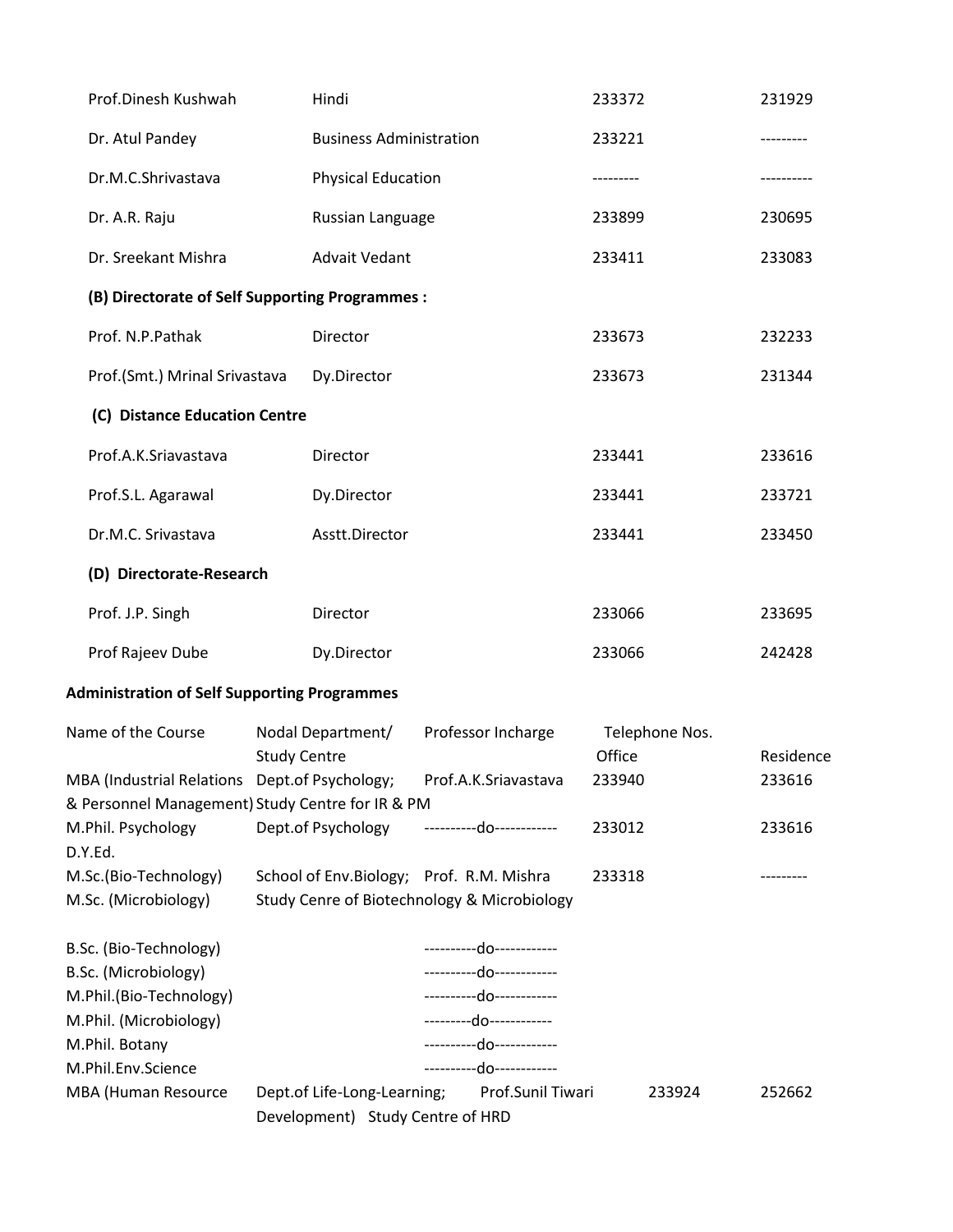| B.Ed.                                                                            | Dept.of Life-Long-Learning                                  | Prof.D.S.Singh Baghel                                                       |            | 233924                   |
|----------------------------------------------------------------------------------|-------------------------------------------------------------|-----------------------------------------------------------------------------|------------|--------------------------|
| MBA (Tourism Admn.)                                                              | Dept.of AIHC & Arch.;<br>Study Centre for Tourism Admn.     | Dr. M.C. Shrivastava                                                        | 233717     | 233405                   |
| M.Sc. (Bio-Chemistry)<br>M.Phil.Bio-Chemistry                                    | Dept.of Chemistry;<br><b>Study Centre for Bio-Chemistry</b> | Prof.V.K. Agrawa                                                            | 1233683    |                          |
| M.Sc. Chemical Science<br>M.Phil. Chemical Science                               | Dept.of Chemistry;                                          | Prof.R.N.Patel                                                              | 233683     | 9826630086               |
| M.Sc.(Information Tech.)<br>M.Sc. (Computer Science)<br>M.Phil. Computer Science | Dept.of Computer Science;<br>Study Centre for Comp.Sci.     | Prof.(Smt) Navita Shrivastava<br>Prof.R.K.Katare<br>----------do----------- |            | 233532 --<br>09425352462 |
| M.P.Ed.<br>B.P.Ed., BPES,                                                        | Study Centre for Phy.Education Dr. M.C. Shrivastava         |                                                                             | 233545     |                          |
| M.Phil. Physical Edu.                                                            |                                                             | ----------do------------                                                    |            |                          |
| M.S.W.<br>M.Phil. Social Work                                                    | Dept.of Psychology;<br><b>Study Centre for Social Work</b>  | Prof.Anjali Srivastava                                                      | 233121     | 231488                   |
| PGDGC, PGDHR                                                                     |                                                             | ----------do-----------                                                     |            |                          |
| M.Phil. Mathematics                                                              | Dept.of Mathematical Science Prof.R.N.Singh                 |                                                                             | 233545     | 233015                   |
| M.Phil. Physics                                                                  | Dept.of Physics                                             | Prof.A.P.Mishra                                                             | 233532     | 251354                   |
| M.Phil. Hindi<br>M.Phil. Tribal                                                  | Dept.of Hindi<br>Studies Stydy Centre for Tribal Study      | Prof.Dinesh Kushwah                                                         | 233372     | 231929                   |
| M.Phil. English                                                                  | Dept.of English                                             | Prof.Shubha Tiwari                                                          | 9425185320 |                          |
| M.Phil. Philosophy                                                               | Dept.of Advait Vedant                                       | Dr.Sreekant Mishra                                                          | 233411     | 233083                   |
| B.Com, M.Com.<br>M.Phil. Bus.Economics<br>M.Phil. Commerce.                      | Dept.of Bus.EconomicsProf.N.P.Pathak                        | ----------do-----------<br>----------do------------                         | 232233     | 231422                   |
| BBA.<br>M.Phil. Managemant                                                       | Dept.of Bus.Administration                                  | Dr.Atul Pandey<br>----------do-----------                                   | 233221     | 231599                   |
| M.Phil. AIHC & Arch.<br>M.Phil. Tourism Admn.                                    | Dept.of AIHC & Arch.<br>Study Centre for Tourism Admn.      | Dr.M.C.Shrivastava                                                          | 233717     | 233405                   |
| M.C.A., B.C.A.                                                                   | Dept. of Computer Application Dr.P.K.Rai                    |                                                                             | 233384     |                          |
| B.A.LL.B. (Hons.5 Years)                                                         | Study Centre for Law                                        | Prof.C.D. Singh                                                             | 232233     |                          |
| Dip. in Fashion & Textile<br>Designing                                           | <b>Stduy Centre for FTD</b>                                 | Prof.Deepa Srivastava                                                       | 254683     |                          |
| PG Dip. Ritual Science<br>M.Phil. Philosophy                                     | Dept.of Advait Vedant                                       | Dr.Srikant Mishra<br>-----------do------------                              | 233411     | 233083                   |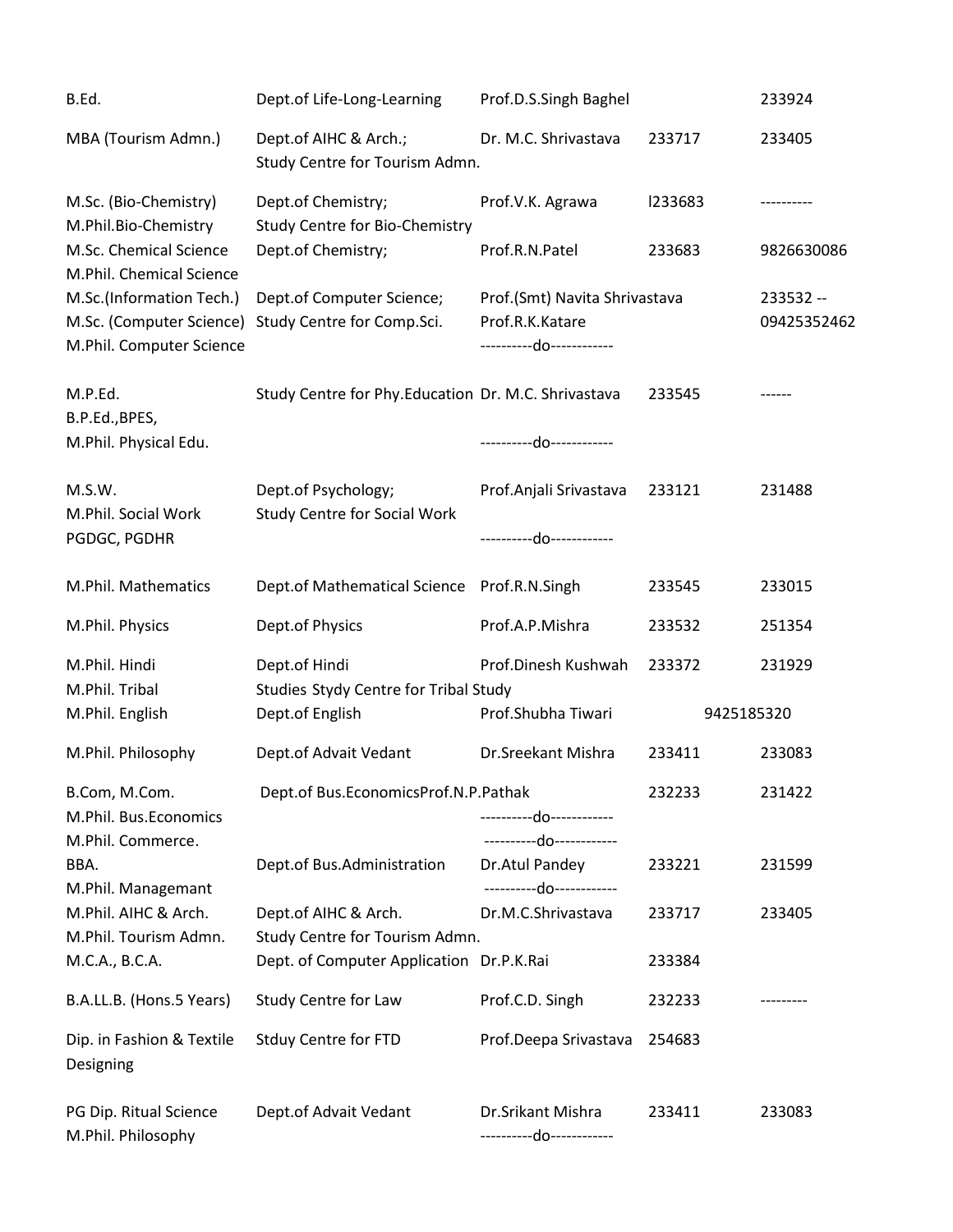## **UNIVERSITY COURSES AT A GLANCE-**

### **Regular Courses**

## **1. Faculty of Life Science:**

Department of Environmental Biology - M.Sc.; M.Phil.; Ph.D.

## **2. Faculty of Science**

- (i) Department of Physics M.Sc.; M.Phil.; Ph.D.
- (ii) Department of Chemistry M.Sc., M.Phil.; Ph.D.
- (iii) Department of Mathematical Science M.Sc.; M.Phil.; Ph.D.
- (iv) Department of Computer Science- PGDCA ; (One Year PG Diploma in Computer Science & Application) M.Sc.(Computer Science), M.Phil.; Ph.D.

## **3. Faculty of Social Sciences**

- (i) Department of Ancient Indian History, Culture & Archaeology M.A.; M.Phil.; Ph.D.
- (ii) Department of Business Economics M.A.; M.Phil.; Ph.D.
- (iii) Department of Psychology M.A.; M.Phil.; Ph.D.
- (iv) Jawaharlal Nehru Centre for Policy Research : M.Phil. (Policy Research); Ph.D.

## **4. Faculty of Arts :**

- (i) Department of English M.A.; M.Phil.; Ph.D.
- (ii) Department of Russian Language M.A.; Part-time Certificate of Proficiency in Russian Language; Advance Diploma in Russian Language.
- (iii) Department of Hindi M.A.; M.Phil.; Ph.D.
- (iv) Department of Advait Vedant Darshan M.A. (Philosophy); M.Phil.; Ph.D.

## **5. Faculty of Management :**

Department of Business Administration : B.B.A., M.B.A., M.Phil. (Bus.Admn.); Ph.D.

## **6. Faculty of Education :**

Department of Life-Long-Learning - B.Ed., MBA (HRD) and other programmes related to life-

long-learning.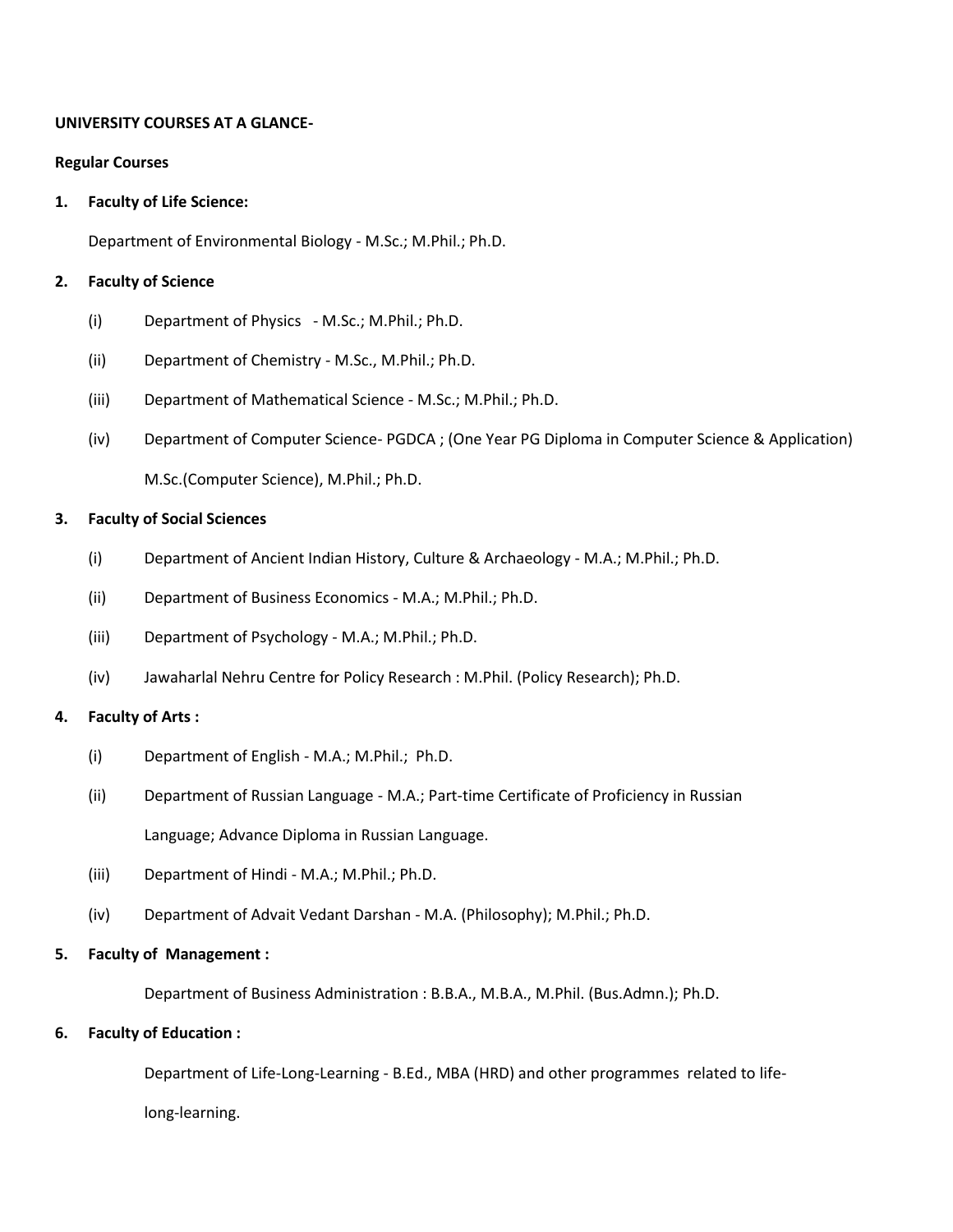## **Programmes of Distance Education Centre (Correspondence Courses)**

Distance Education Centre, A.P.S.University runs the following courses through distance mode of Learning.

- (i) Bachelor of Library and Information Science (One Year)
- (ii) Bachelor of Journalism and Mass Communication (One Year)
- (iii) P.G.Diploma in Computer Science and Application (18 Months)
- (iv) P.G.Diploma in Pollution Management (One Year)
- (v) P.G.Diploma in Environmental Impact Assessment (One Year)
- (vi) P.G.Diploma in Industrial Relations & Personnel Management (One Year)
- (vii) P.G.Diploma in Marketing Management (One Year)

Under the academic activities the students are provided study material, writing of Response Sheet & Home Assignments. Personal Contact Programmes are arranged. The details of the courses can be obtained from the Director, Distance Education Centre, A.P.S. University, Rewa (M.P.)

#### **OUR DEPARTMENTS AND STUDY CENTERS**

#### **1. School of Environmental Biology**

The School of Environmental Biology was established in the year 1977 as the first University Teaching Department of its kind in the country. Since then sincere and serious efforts are being made to accomplish the goals and objectives, through updating and revision of courses so as to provide the nation well groomed experts in the subject. The enlightened faculty of the department keep track of the changing needs and accordingly the course contents are periodically revised and adopted.

### **Faculty**

#### **Specialization**

Prof. R.M.Mishra **Profession Community** Pollution and Toxicology, Ecology

(Head of Environmental Biology Dept.)

The School of Enviromental Biology as the nodal department provides facilities for the following regular/Self Supporting Programmes :

- 1- M.Sc. in Environmental Biology (Regular Course)
- 2- M.Phil.in Environmental Biology (Regular Course)
- 3- B.Sc. in Microbiology (Self supporting programme)
- 4- B.Sc. in Biotechnology (Self supporting programme)
- 5 M.Sc. in Microbiology (Self supporting programme)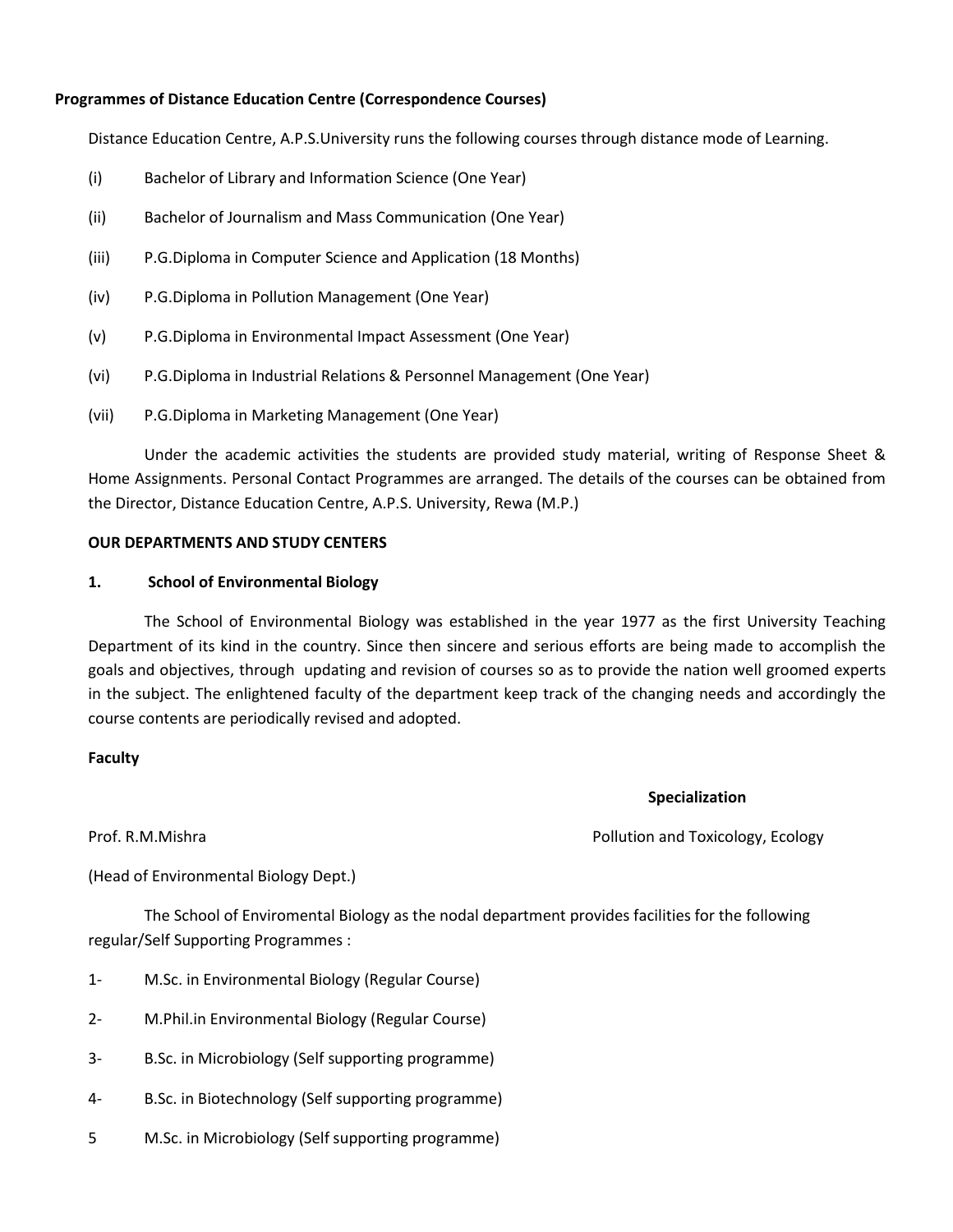- 6 M.Sc. in Biotechnology (Self supporting programme)
- 7 M.Phil. in Biotechnology (Self supporting programme)
- 8 M.Phil. in Microbiology (Self supporting programme)
- 9 M.Phil. in Environmental Science (Self supporting programme
- 10 M.Phil. in Botany (Self supporting programme)
- 11 Ph.D.Degree in Environmental Biology (Regular Programme)

#### **(A) Centre for Biotechnology Studies:**

The centre for Biotechnology Studies was established in 1997 under the canopy of the School of Environmental Sciences. The Centre has been set up with a vision to enhance the pragmatic utilization of Biotechnological theories and principles, in bringing up a healthy life of human beings. At the centre, the students are trained and equipped with the most modern tools and equipments to conserve the biodiversity of plants & animals. The first batch of M.Sc. Biotechnology started in Jan. 1999 with an intake of 15 students. Encouraged with the popularity and success of the course the intake of the has been increased to 40 including 5 seats each for payment and sponsored categories.

The students of Biotechnology get an opportunity to learn the same syllabus as in any other universiies in India. Due to the rapid change in the field of Biotechnology, we modify the syllabus from time to time. The students of Biotechnology are exposed to the latest technologies in the field of Molecular Biology, Immunology and Recombinant DNA Technology. They also get the knowledge of computer (Theory and Practical of recent softwares).

Therefore, this department is trying its level best to give the recnt theories and practical knowledge in the field of Biotechnology, so that the students can exploit the field for gain and can serve the human race.

#### **Training for the Project Work :**

The Centre for Biotechnology has its MOU with Central Institute of Medicinal and Aromatic plants, Lucknow, National Bureau of Fish Genetic Resources Lucknow, Mango Research Institute Lucknow, so that the students can do their work with a suitable stipend. The centre recommends the names of students in different National Laboratories and industries for the project work. The students get the most advanced practical training in these institutes.

#### **(B) Centre for Environmental Science :**

#### **M.Sc.Environmental Science :**

In the last few decades the impact of human activies on environment has become more accelarated and pronounced. Human beings need to be educated to understand, solve and prevent environment related hazards. Considering the seriousness of environmental problems, the School of Environmental Biology established the centre for Environmental Science with the initiation of M.Sc. in Environmental Science.

M.Sc. Environmental Science is a 2 year (4 Semester) course. Minimum qualification for admission to this course is B.Sc. with Biology group or B.Sc.Agriculture with 50% marks in theory.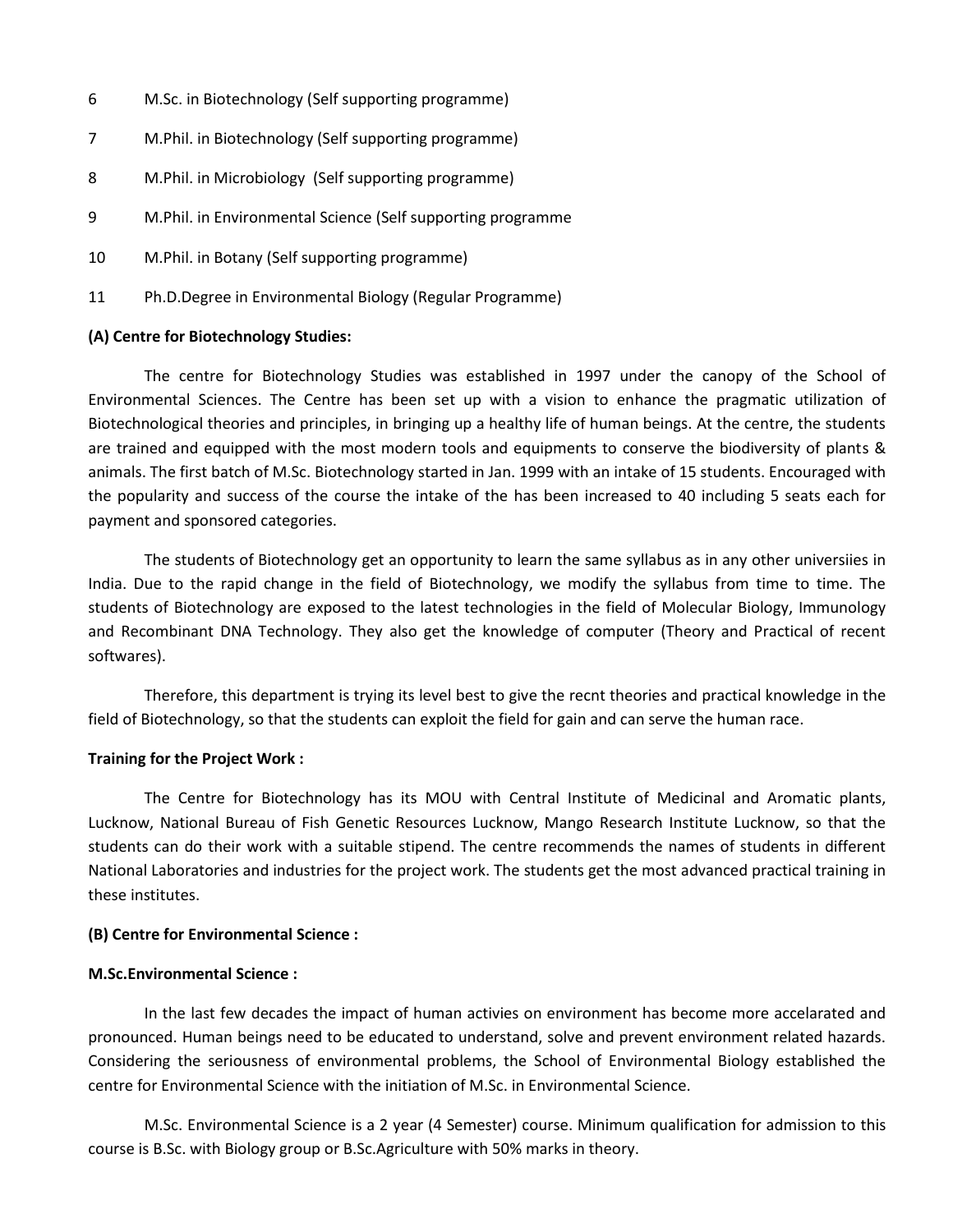#### **M.Phil. Environmental Science :**

Subsequently M.Phil. in Environmental Science (a one year/2 Sem. Course) was introduced in the year 1999-2000. This course has been designed as an inter-disciplinary capsule covering envionmental aspects of Science and Biology related subjects.

## **2. Department of Physics**

"Vikram Space Physics Centre" established in the form of a nucleus by UGC. New Delhi during the fourth five year plan tranformed into full fledged Physics Department in the year 1982-83 on the basis if its performance and achievements in the area of Cosmic Rays and Interplanetary Physics. The department came into existence after due concurrence of MP State Government to impart training to students in the front line areas of Cosmic Rays and Interplanetary Physics since 1982-83. The Department of Physics has taken several strides in P.G. level teaching and research. Over the years, it has incorporated specializations related to Electronics, Materials Science and Informatics in the curriculum at the M.Sc. and M.Phil. level. The UGC New Delhi chose Department of Physics to organize refresher courses for several years. The students have brought laurels to the department by qualifying in competitive examinations of diverse natures (MPPSC, MPSLET, NET, UPPPSC, BARC etc.) and getting placements in various prestigeons organizations.

Presently the department has an intake of 35 students for the M.Sc Physics Programme. More than 50 research students have obtained Ph. D. degree since the inception of the department in. More than 20 students are presently working for their Ph. D.degree research in the department.

### **Courses offered/Course structure**

- 1. M.Sc. Physics (Regular Basis)
- 2. M.Phil. Physics (SSP)

## **Faculty:**

- 1- Prof. A.P. Mishra, Head of the Department
- 2- Prof. S.L. Agrawal, Professor
- 3- Dr. A.K. Saxena, Reader

## **3. Department of Computer Science**

#### **Genesis:**

The department of Computer Science was established in 1990 by the University Grants Commission (UGC) to start a one-year (two semesters) full time course of Post Graduate Diploma in Computer Science and Application(PGDCA). There ability based on the technological need and global requirement and encouraged with the employability of the pass-outs the M.Sc. in Computer Science(1999), M.Sc. in Information Technology (2000) and M.Phil. in Computer Science(2006) have been started under the Self Supporting Scheme. These courses provide not only better career opportunities to the students form the nearby areas but also help them in having scientific aptitude enabling them to broaden their horizon and chose research oriented and demanding careers in the ever-expanding field of computer science and related areas.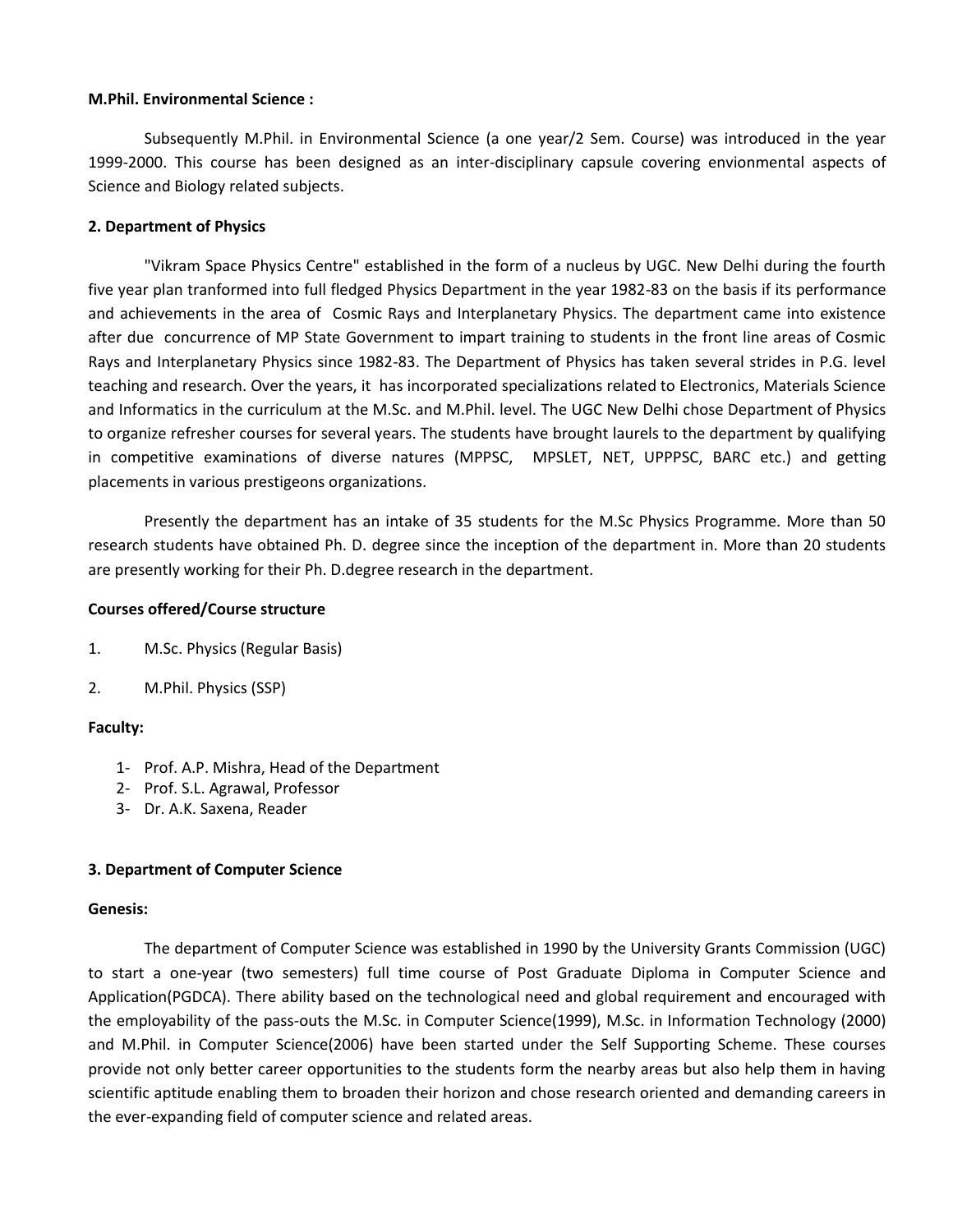#### **Faculty :**

## **Area of Interest**

- 1- Dr. Rakesh Katare , Head of the Dept. DS, TOC, DM, Parallel Computing
- 

2- Dr. Navita Srivastava SE, MIS, CN, Bioinformatics SE, MIS, CN, Bioinformatics

### **4. Department of Chemistry**

#### **Genesis :**

The Department of Chemistry of A.P.S. University, was established in 1984, with the basic aim to cater to the needs of the students of Vindhya Reqion socially and econoically backward part of Central India. This region is particularly rich in natural resources. Our former Prime Ministe (Late) Mrs. Indira Gandhi named it as the Cement Belt and Planned to run "Cement Express" from Delhi to connect it to the power Capital of the Country i.e. "Shaktinagar" in Singrauli area. Situted on the border of UP & MP the region is rich in natural resources like limestone, bauxite, coal, diamond, granite and iron etc. Based on these resources major industries like cement, aluminum, coal, Power and paper industries are operating over the past fifty years. Chemical Science is the backbone of these major industries. Most of such industrial units are in the university jurisdiction and the department of Chemistry is preparing trained and skilled human resources for all these.

The department has been recognised by the UGC, New Delhi for its academic pursuits and special assistance (SAP-DRS) has been sanctioned for the department in the year 2006.

Despite all natural resources and manpower, the youger generation of the region lacked technicl siklls and the exploitation of the resources available. Local stalwarts and academicians felt that by providing proper guidance, quality teaching and technical know-how, this region can be developed and brought in the main stream of the country. With these objectives the then Vice-Chancellor Prof. Hira Lal Nigam, a renowned Inorganic Chemist, took all the pains to establish a Department of Chemistry in this University. Postgraduate teaching and research programme were undertaken by the department to fulfill the aims and goals of the department.

#### **Course Offered/Course Structure :**

The department runs M.Sc., M.Phil, and Ph.D. course as regular programmes. The syllabus of M.Sc. has been revised as the syllabus recommended by UGC New Delhi.

The department runs the following Self Supporting Programmes.

- 1. M.Sc. Biochemistry The courseis a 2 year (4 Semesters) course.
- 2. M.Phil. Biochemistry The courseis a 1 year (2 Semesters) course.
- 3. M.Phill in Chemical Science: This is a 1 year (2 Semesters) course.
- 4. M.Phill in Chemistry : It is a two semester course.

## **Regular Faculty :**

- 1. Prof. V.K.Agrawal, M.Sc., D.Phil, (Alld.) PGD (Tokyo) Prof. & Head
- 2. Prof. R.N. Patel, M.Sc., Ph.D., Professor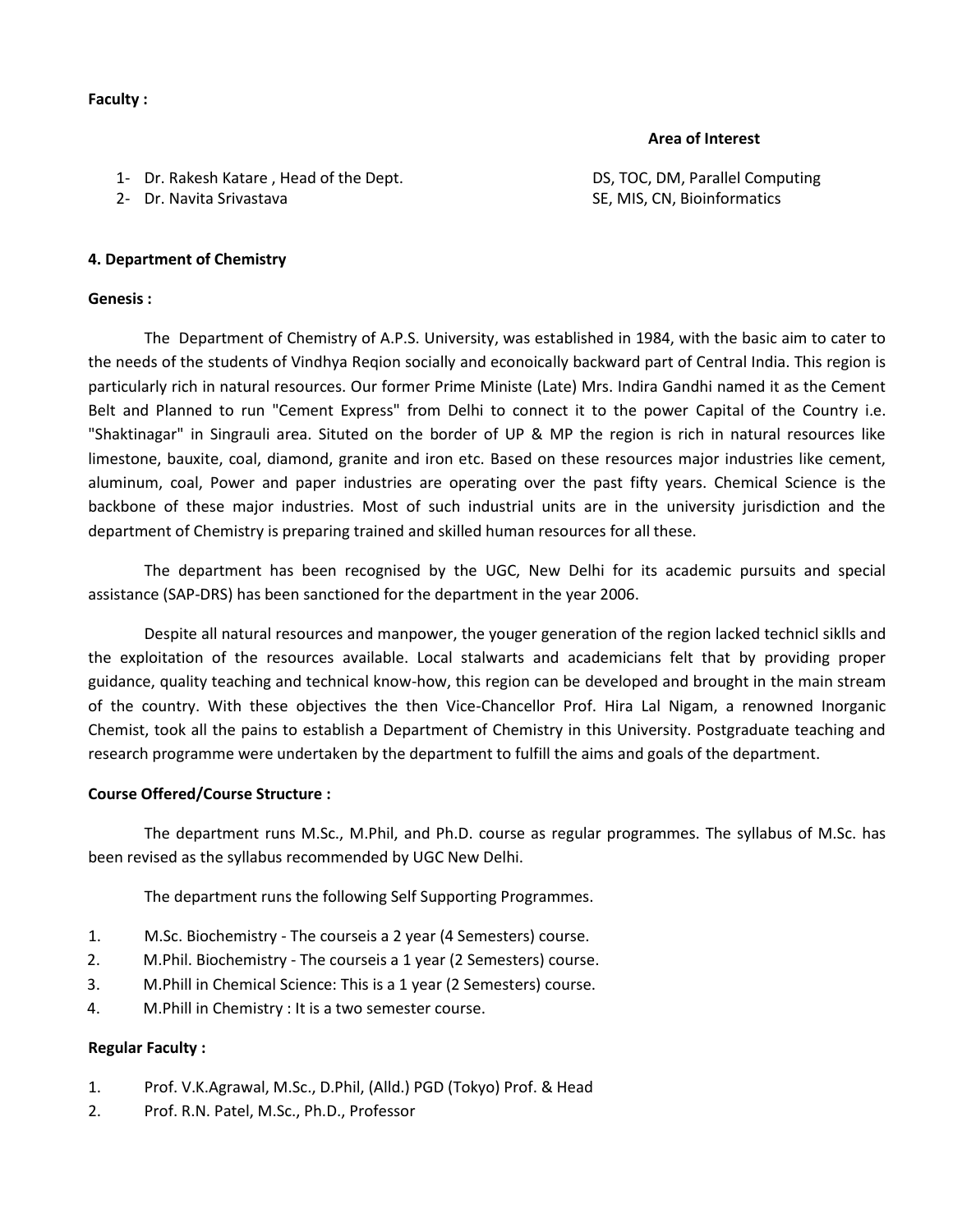## **5. Department of Mathematics**

## **Genesis :**

The Department of Mathematics was established in the year 1984. The Department has regular international linkage. The Department has organised a number of prestigious national as well as international seminars. The faculty of the department has published extensively.

## **Courses Offered/Course Structure :**

MA/M.Sc. (Mathematics); M.Phil. (Mathematics) Ph.D. MA/M.Sc. and M.Phil., Courses are running under semester system.

## **Training & Placements :**

The students from the department have been placed in Higher Education, School Education and Administrative Service in various capacities.

The department runs its M.Phil. course under the Self Supporting Scheme.

## **Regular Faculty :**

- 1. Prof. J.P.Singh, M.Sc., Ph.D. Professor & Head
- 2. Prof. R.N.Singh, M.Sc., Ph.D., Professor

## **6. Department of English**

## **Genesis :**

The Department of English was established in 1989 with a purpose to impart quality teaching in the area of English Literary studies, communication skills and translation studies. The Department has bagged a number of UGC projects. Many national seminars have been organized by the Department. The Department brings out its journal 'Zenith'. The alumuni of the Department have adorned a number of prestigious place.

## **Course Offered/Course Structure :**

M.A. English : Semester System M.Phil. English : Semester System Ph.D.

## **Training & Placements :**

The students from English Department are serving the nation in military, para-military, administrative, police and academic positions.

## **Special Mention :**

The Department looks after all the publication ventures of the University.The prestigious literary journal ZENITH has been regularly published by the Department since 1994.

## **Regular Faculty :**

- 1. Prof. Mrinal Srivastava, Professor & Head
- 2. Prof. Shubha Tiwari, Professor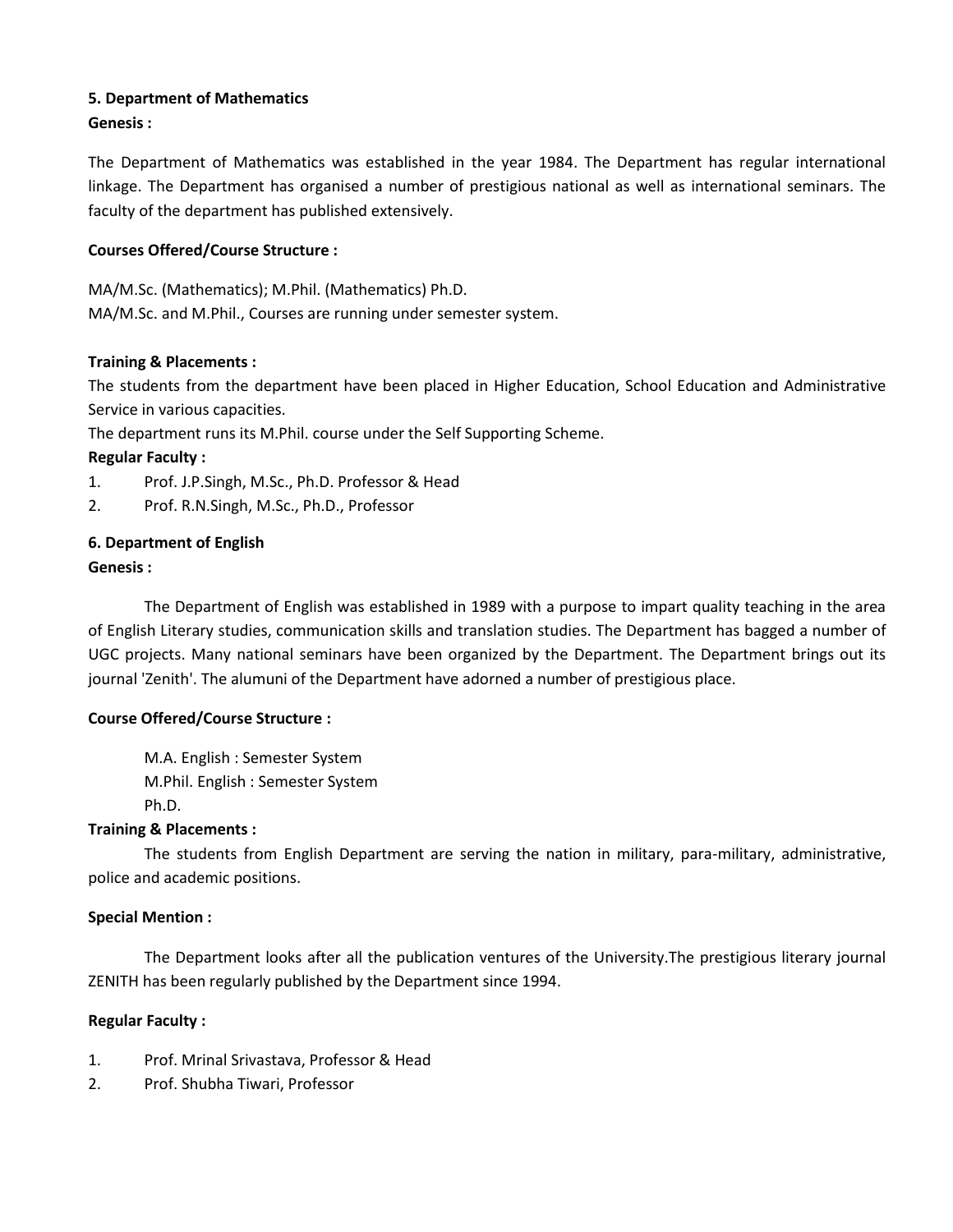## **7. Department of Business Economics**

## **Genesis :**

The Department was established in the Year 1979. The Department has organised a number of UGC refresher courses and national seminars. The publications of the faculty are recognised internationally. The Department has an impressive placement record.

## **Course Offered :**

M.A. (Business Economics) Semester System

M.Phil. (Business Economics) Semester System.

Ph.D. Programme in Business Economics

B.Com. (Hons) Semester System as a Self Supporting Programme.

M.Com. (Semester System) as a Self Supporting Programme.

M.Phil. (Commerce) Semester System as a Self Supporting Programme.

### **Training & Placements :**

The students are provided training through Projects & Market Surveys.

### **Special Mention :**

The department has recently started a Major Research Project i.e. Gandhian Research Centre.

## **Regular Faculty :**

- 1- Prof. Deepa Shrivastava Professor & Head
- 2- Prof. N.P.Pathak, Professor
- 3- Prof. Rajiv Dube. Professor

## **8. Study Centre for Fashion and Textile Designing**

#### **Genesis :**

The Study Centre for Fashion and Textile Designing was established in the Year 1995. India is one of the pioneering, countries in the field of Textile, with a rich heritage of colourful textile fibres and design. This is an era of globalisation and our country has kept kept pace with the state of art techniques in textiles and fibres. Our rich textiles have caught the fancy of fashion-lovers throughout the world and this has brought unprecedented growth of garment export business which has earned precious foreign exchange for the country. Design consciousness is a phenomenon beyoned comprehension and designing is the fastest growing career. In this course we give equal importance to designing as well as pattern making and clothing construction. We impart vocational training in such a way so that our students can takeup any challenge in the world of fashion.

The enhanced aspiration for better standards of living on the one hand and modern life attitudes on the other have made men and women equally active. Our Fashion & Textile Designing course will increase job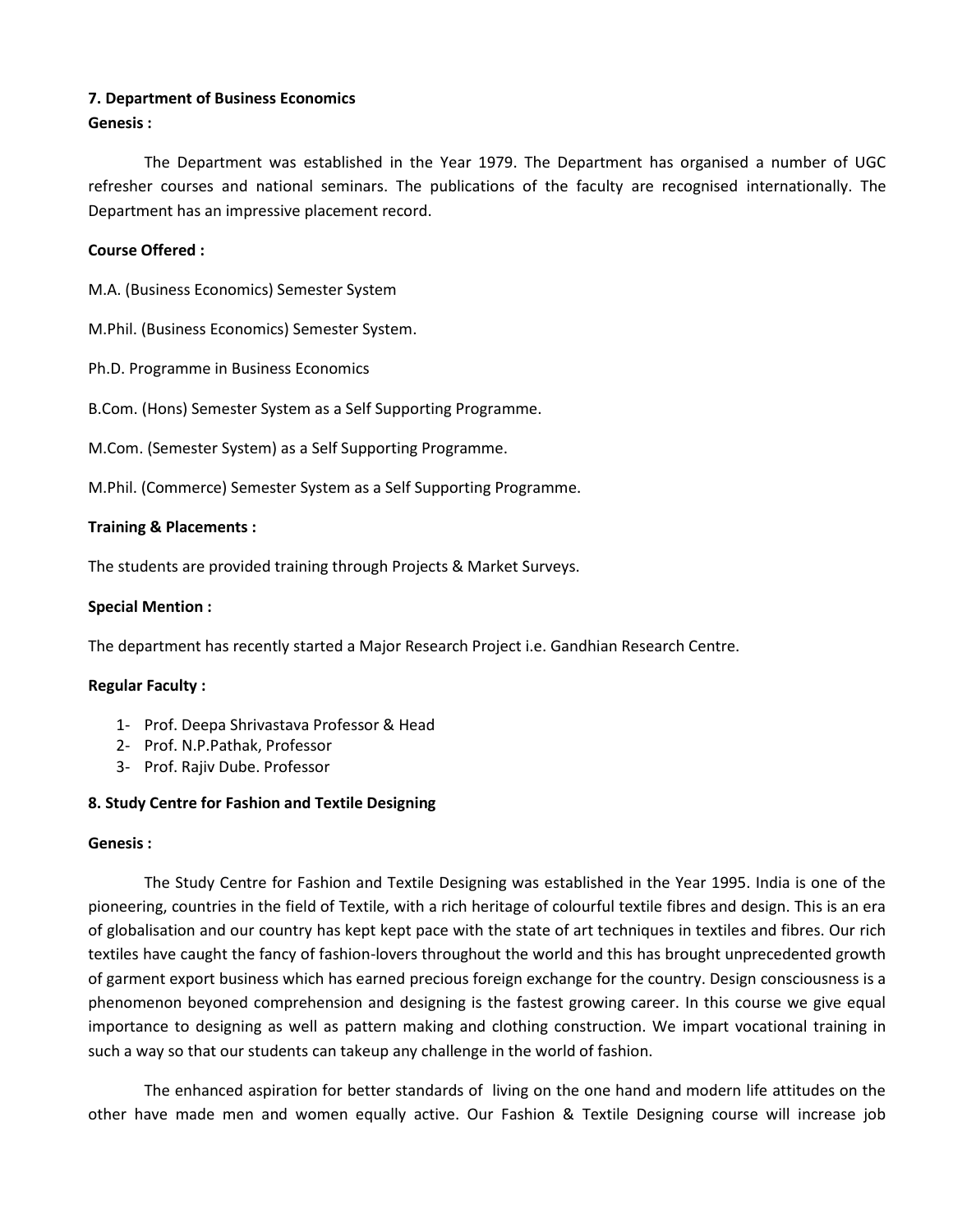opportunities for women in particular. The course will also provide requisite skills and expertise to create self employment in diverse situations.

## **Aims & Objectives :**

1. To provide best possible educational facilities for preparing young men & women for the world of fashion.

2. To inculcate decision making skills and administrative competence in the field of Fashion & Textile Designing.

3. To provide trained manpower to the rapidly expanding fashion industry.

4. To impart training in such a manner so that the trainee can take up any challenge in the world of fashion with confidence and ease.

## **Course Structure & Eligibility :**

It is a one year Course. Candidates seeking admissions to this course must have passed (10+2) exmination of any Board, with obtaining minimum 50% marks out of the total marks.

## **Visiting Faculty :**

Students gain additional exposure to modern Fashion & Textile Designing techniques and programmes through the guest lecturers coming from different Universities from all over the country. Top professionals and models from the field of Fashion & Textile Designing are invited to share their expertise with our students.

## **9. Department of Ancient Indian History Culture & Archaeology (AIHC & Arch.)**

## **Genesis :**

The department was established in the year 1984. The Department boasts of a rich museum. The Department works as a nodal agency in the area of Tourism Admn. and tribal and regional research.

## **Centre for MBA (Tourism Administration) & M.Phil. (Tourism Admn.) :**

The study centre for Tourism was established in June-July 1991.

Tourism industry is the second largest industry which is engaged in the generation of employment through the length & breadth of this country. It also offers immense job opportunities.

These course have been designed and framed on the pattern of IITM with some additions.

The department is running these programmes under the Self Supporting Scheme. It is a 2 years (4 Semester) course.

## **Courses Offered :**

1. M.A. (AIHC & Arch.) 4 Semesters,

2. M.Phil. (AIHC & Arch.) 2 Semester (Self Supporting Programme)

3. Ph.D.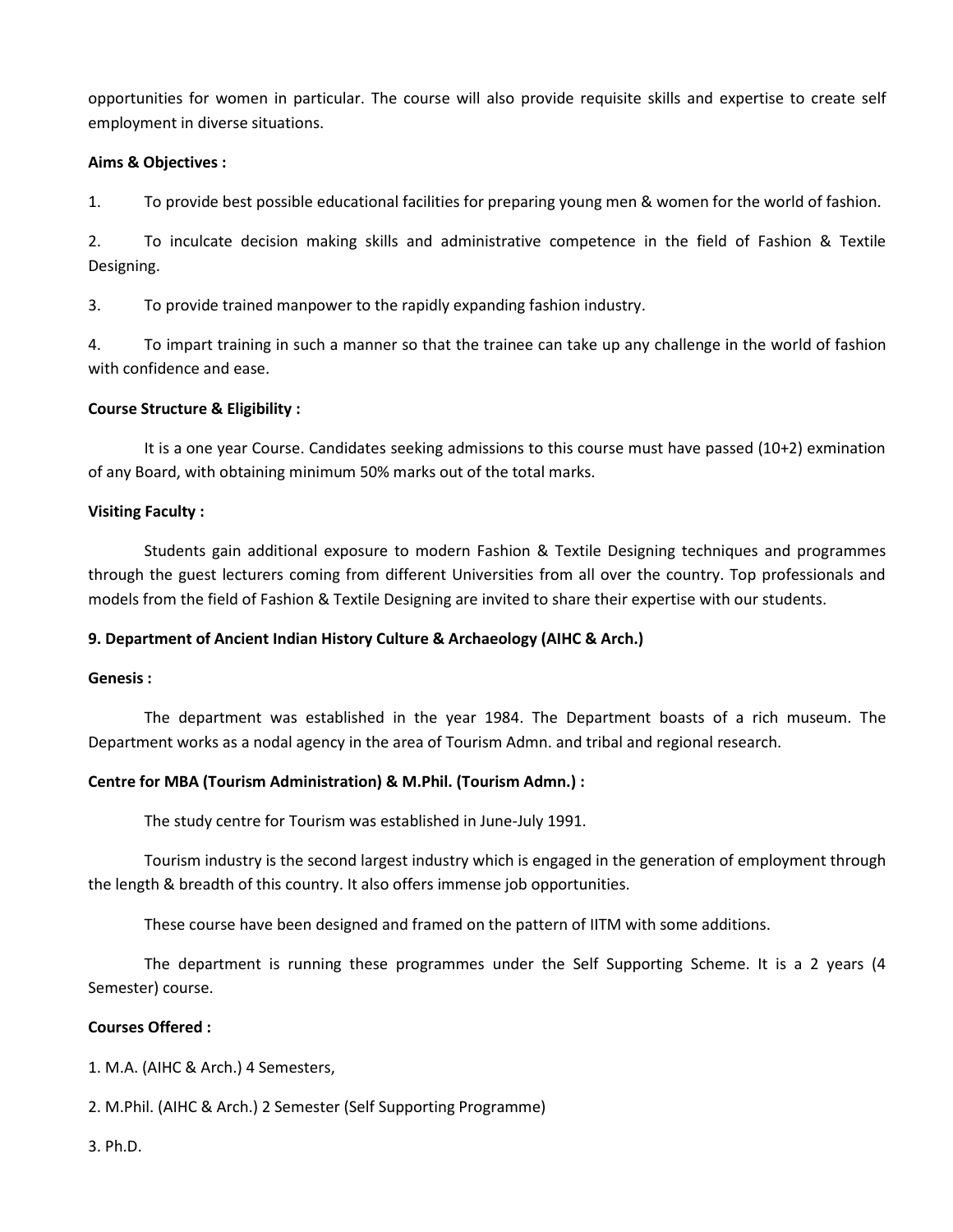## 4. M.B.A. (Tourism Administration) 4 Semesters (Self Supporting Programme)

## 5. M.Phil. (Tourism Administration) 2 Semesters (Self Supporting Programme)

## **Training & Placements :**

The students have been successful in getting employment in educational institutions & various other sectors.

## **Regular Faculty :**

- 1. Prof. C.D.Singh, Professor & Head
- 2. Dr. M.C. Shrivastava, Reader

## **10. Study Centre for B.A.LL.B. (Honours) 5 Years Integrated Programme**

## **Centre for B.A.LL.B. (Honours) (Integrated Programme) :**

The five years Integrated B.A.LL.B. (Hons.) Course of the University is recognized by the Bar Council of India New Delhi. It is a Self Financing course under Semester System open to students who have passed 10+2 examination from any recognized Board.

The aim of the department is to train future generation of Lawyers, Judges and Jurists in taking the Country forward. We have hitherto succeeded in our efforts as the university is giving the best possible results. Our emphasis is to impart quality education in this discipline so that the profession of Law gets only those persons in future who really desired to do the best not only for themseleves but also in the larger interest of the country.

## **Eligibility and Criteria for Admission :**

Candidates who have passed Higher Secondary School Examination (10+2) system or an equivalent with 50% marks (45% for SC & ST candidates) in aggregate in any stream recognized as such by this Vishwavidyalaya and are not above 22 years of age on Ist July of the academic session.

## **Courses Offered :**

- 1. B.A.LL.B. (Honours) 5 Years Integrated Programme . (Self Supporting Programme)
- 2. LL.M. (Self Supporting Programme)

## **11. Department of Psychology**

#### **Genesis :**

The department was established in the session 1984-85 with an emphasis on Organisational Behaviour, Personnel Psychology; Clinical Psychology and Health Psychology. It also focuses on the Guidance and Counselling.

## **Courses Offered :**

The Department of Psychology as the Nodal Department provides facilities for the following regular/Self Supporting Programmes (SSP).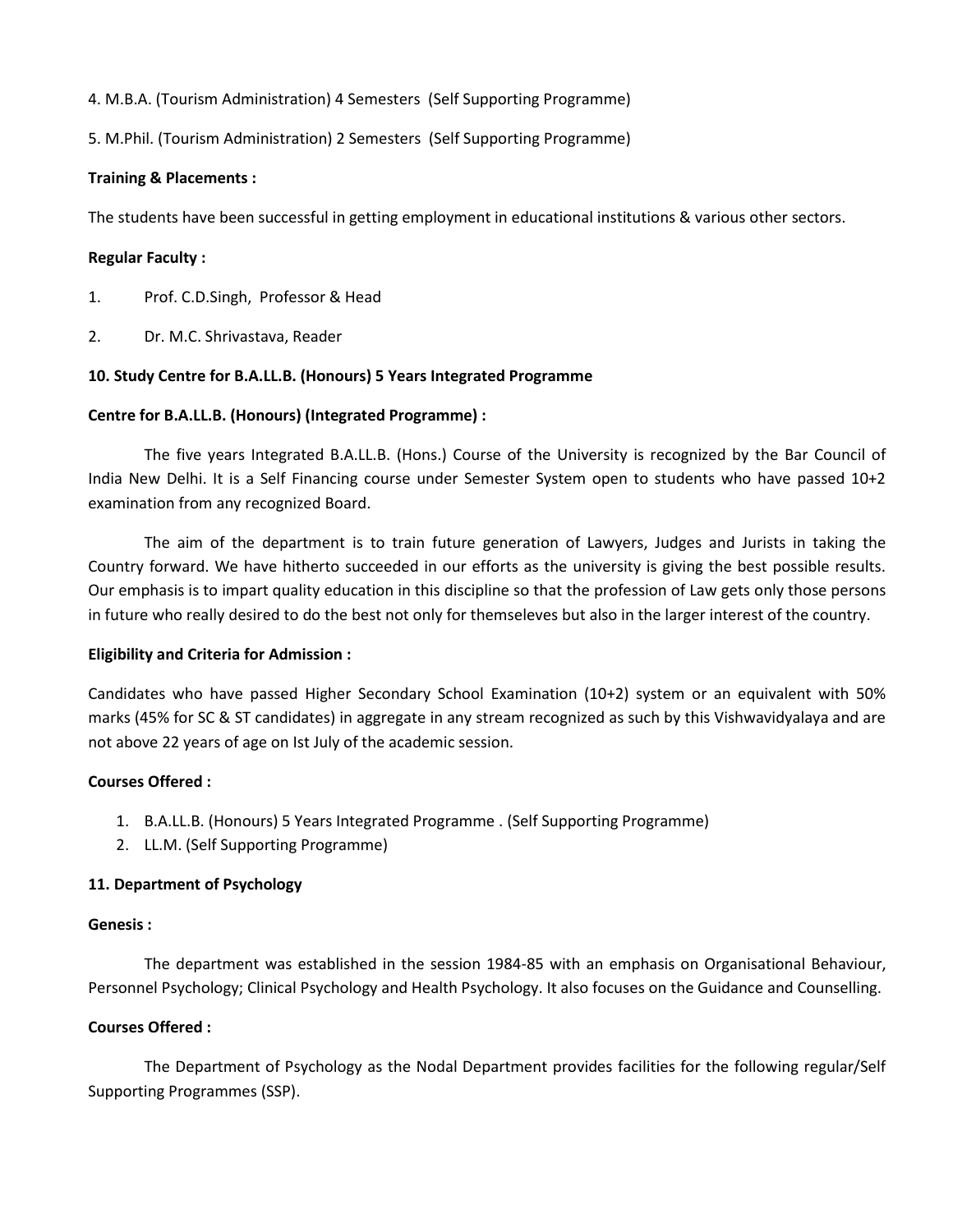- 1. M.A. (Psychology) 4 Semester (Regular)
- 2. M.Phil. (Psychology) 2 Semester (Regular)
- 3. Ph.D. (Psychology) Regular
- 4. PG Diploma in Guidance & Counselling 2 Semester (Self Supporting Programme)
- 5. M.B.A. (Industrial Relations & Personnel Management 4 Semester (SSP)
- 6. M.S.W. 4 Semester (Self Supporting Programme)
- 7. M.Phil. (Social Work) (Self Supporting Programme)
- 8. P.G.Diploma in Human Rights (PGDHR) (2 Sem. Self Supporting Programme)
- 9. Diploma in Yoga Education (D.Y.Ed.) One Year (Self Supporting Programme)

### **Regular Faculty :**

- 1. Prof. A.K. Shrivastava, Professor & Head
- 2. Prof.(Smt.) Anjali Shrivastava, Professor

### **Training & Placements :**

The students of PG Diploma in Guidance & Counselling go for internship/training to the institutions and organisations of Rewa division. For Clinical counselling the internship/training is arranged with practicing psychiatrists and organisations & NGOs associated with the related field. The Department has following Study centres under its canopy:

## **(A) Study Centre for MBA (IR & PM):**

The study centre for MBA (IRPM) was established within the nodal department of Psychology during the session 1998-1999. The centre, ever since its establishment has been attemting to accomplish the objectives of imparting quality education in the area of personnel management with a clear emphasis on industrial relations.

This is a tremendously exciting and challenging period for both, the understanding and practice of leadership and management. Now, as perhaps never before, there is a growing awareness that the success of our organisations is directly dependent on the effective use of human resource based on the applied behavioral sciences. The MBA (IR & PM) programme of this university intends to bring out trained personnel and executives who can effectively serve the organisations. It is a 2 years (4 Semesters) course. This course has been recognized by the UGC New Delhi.

## **(B) Study Centre for Master of Social Work & M.Phil (Social Work) :**

The idea of starting the Master of Social Work Programme to mark the 125th birth anniversary of Mahatma Gandhi took shape in the year 1995 under the dynamic leadership of the then Vice-Chancellor Prof.J.S.Rathore. The department envisages to equip the students with scientific knowledge, technical skills, and value orientation necessary for several interventionist roles. The MSW programme is a two year (4 Semesters) course designed to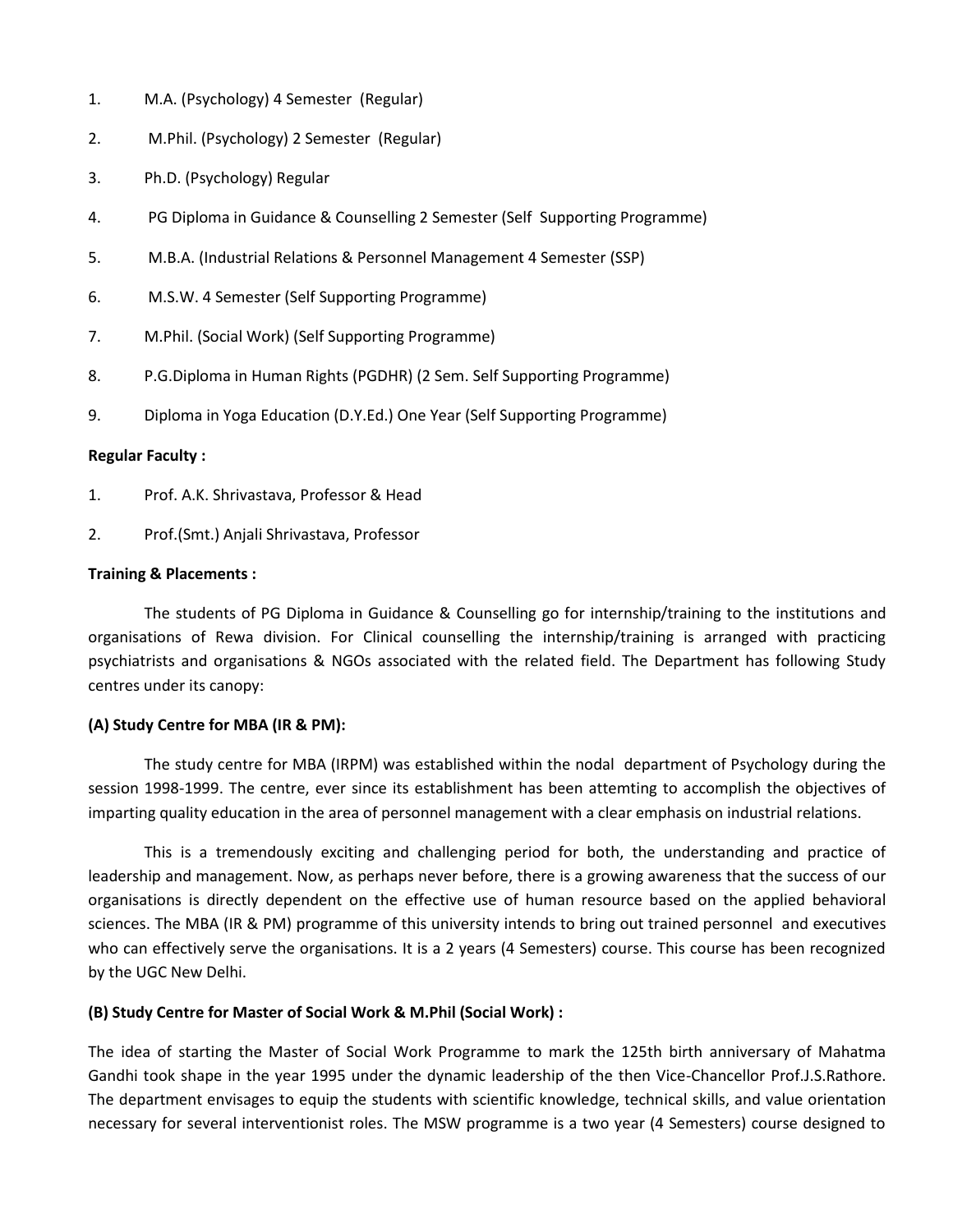help students acquire theortical insights and practical skills for the effective handling of jobs in the field of social welfare and social service. M.Phil. in Social Work was started in the year 2011-12.

#### **(C) Study Centre for Human Rights :**

The department also runs the Post Graduate Diploma Course in Human Rights. It is a one year (2 Semesters) course.

#### **(D) Centre for Yoga & Consciousness:**

The Centre for Yoga & Consciousness has been established to promote teaching and practice of Yoga in the University. Besides running the professional course of Diploma in Yoga Education (D.Y.Ed.), the centre also provides facilities for running certificate courses of small duration and also for organizing the Yoga practice camps/classes for general public.

### 12- हिन्दी विभाग

#### स्थापना**ः**

1983 में महाकवि केशव अध्यापन एवं अनुसंधान केन्द्र एवं सन् 1993 में यू.जी.सी. द्वारा मान्य करने के पश्चात् हिन्दी विभाग की स्थापना का गई। विभाग के तत्वाधान में ओरछा में केशव अनुसंधान केन्द्र संचालित किया जा रहा है। विभाग के अनेक छात्रों ने यू.जी.सी. नेट की परीक्षा पास की है।

#### संकाय :

डॉ.दिनेश कुशवाह अध्यक्ष हिन्दी विभाग, प्रभारी आचार्य जनजातीय अध्ययन केन्द्र विभाग शोध अघ्येता – डॉ. चन्द्रप्रकाश पटेल (जनजातीय अध्ययन केन्द्र)

#### पाठ्यक्रम संरचना :

एम.ए.हिन्दी (चार सेमेस्टर) एम.फिल.हिन्दी (दो सेमेस्टर)

एम.फिल.जनजातीय अध्ययन – दो सेमेसटर (स्ववित्तीय कार्यक्रम)

पी.एच $-\hat{\mathbf{s}}$ ी. हिन्दी

### रोजगार के अवसर :

प्रति वर्ष हिन्दी के लगभग साठ प्रतिशत छात्र रोजगार पा जातें है।

#### स्ववित्तीय पाठ्यक्रमों के अन्तर्गत :

इस विभाग में एम.फिल. जनजातीय अध्ययन स्ववित्तीय पाठ्यक्रम वर्ष 2004 से संचालित हो रहा है। यह एक वर्ष (दो सेमेस्टर) का पाठ्यक्रम है।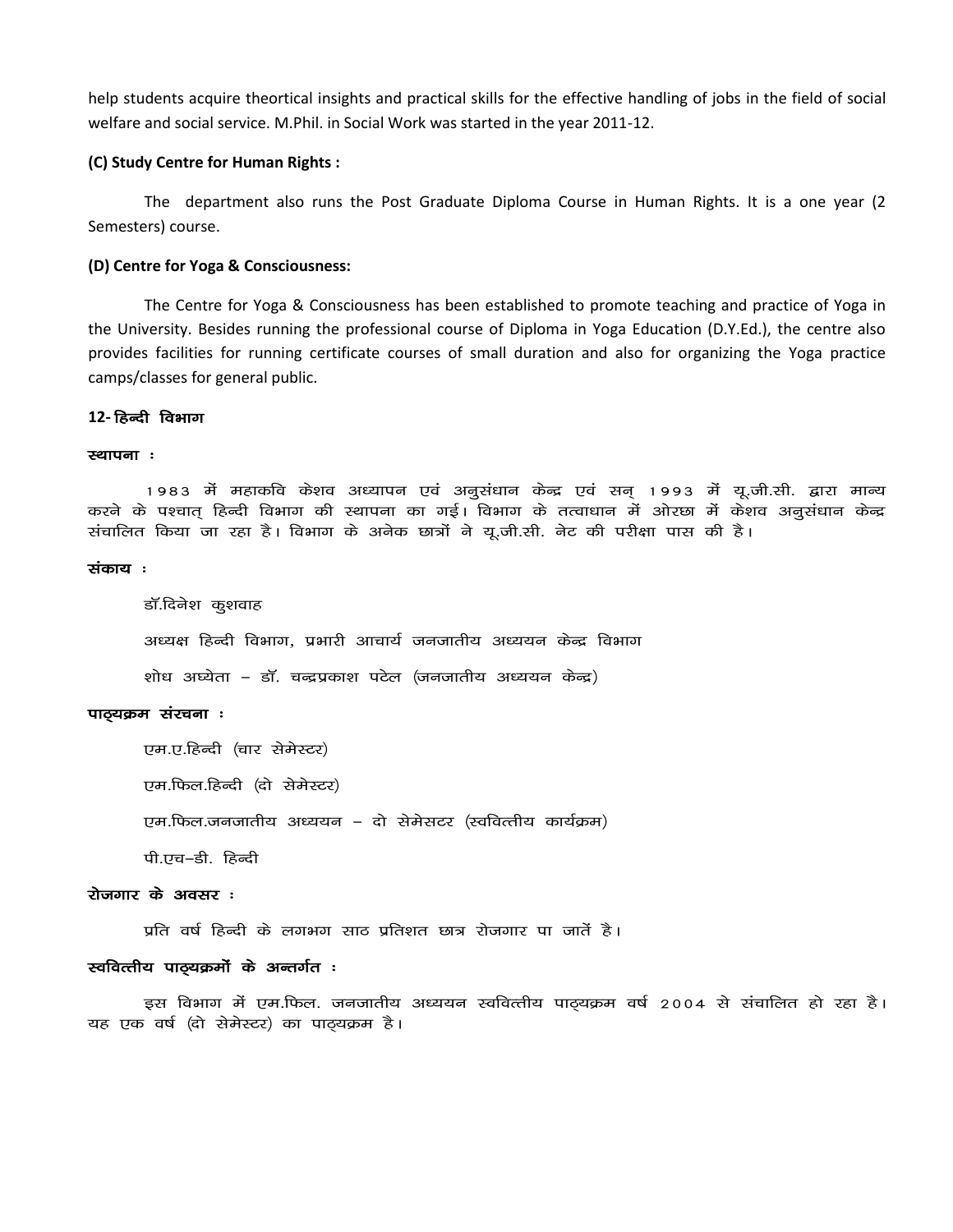## **13. Department of Business Administration**

## **Genesis :**

This department was established in the year 1988 with an intake of 30 students in MBA Programme which is a two years full time post graduate degree course. Subsequently the department got recognised by the AICTE and was accredited by the UGC. Three years full time undergraduate BBA Programme was started in the year 2004 under the Self Supporting Programmes with a sanctioned intake of 60 students.

## **Regular Faculty :**

1. Dr. Atul Pandey, Professor and Head

## **Courses Offered:**

This department is a study centre for BBA, MBA, M.Phil. and Ph.D. Programmes in Management. Admission to the MBA Programme is done through a Joint Entrance Test organised by the Professional Examination Board, Bhopal (M.P.), whereas admission to the BBA Programme and M.Phil (Management) is done through the Entrance Test conducted by the University.

The department offers Marketing, Finance, IT and HR as the areas of specialisation to MBA students with dual specialisation pattern, whereas Marketing, Finance and HR as areas of specialisation are available to the BBA students in single specialization pattern. Both MBA and BBA Courses are run on Semester pattern. The duration of the MBA and BBA courses is two and three years respectively.

## **Training & Placements :**

More than 900 MBA students have passed out from this department and are well placed in the Corporate Sector on esteemed positions in prestigious organisations not only in different parts of the country but also across the globe.

## **14. Department of Life-Long Learning**

## **Genesis :**

The Department of Life-Long-Learning was established in the year 1983 by the UGC New Delhi. The Department is involved in teaching, research and extension activities based on UGC guidelines. The Department has initiated a number of social-service projects.

## **Regular Faculty :**

- 1. Prof. D.S.Singh Baghel, Prof & Head.
- 2. Dr.Sunil Kumar Tiwari, Professor

## **Courses Offered:**

- 1. M.B.A. HRD (4 Smesters)
- 2. B.Ed. (2 yrs)
- 3. MA & M. Phil. Education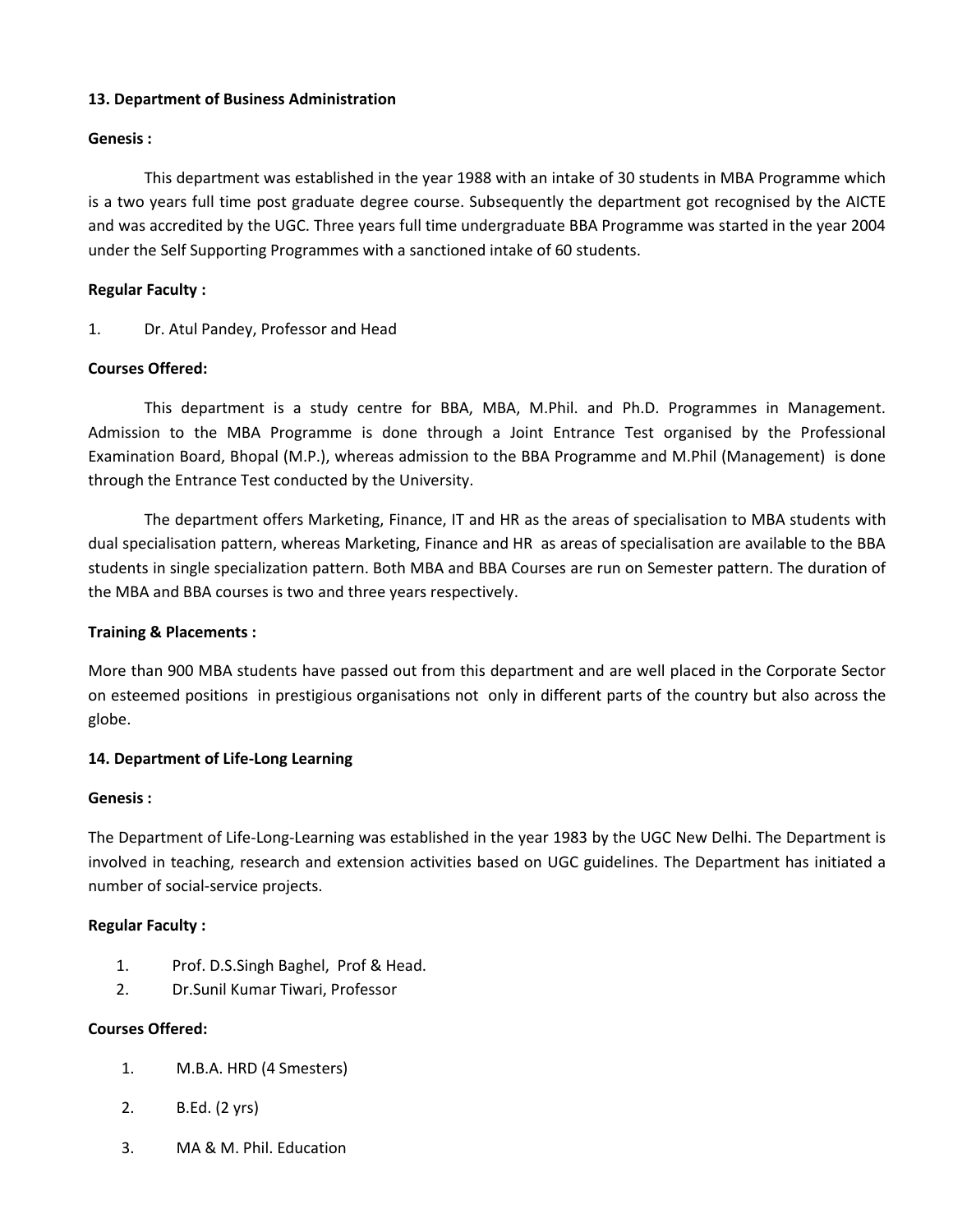## **Departmental Profile :**

To meet the objectives of the IX Plan and to encounter the requirement of the development of the country, HRD departments were established at the university level. To achieve the aim of quality education, in the field of development, A.P.S.University, Rewa decided to start Master of Human Resources Development (MHRD) course as per the UGC guidelines (The ordinance and the statute of the course was approved by the co-ordination committee of higher education and His Excellency, Chancellor of M.P.). This was the first department of the state to offer Post-graduate course in Human Resource Development, which was established in 1997. The nomenclature of the course was changed in 2002 to MBA (Human Resource Development) MBA (HRD) to enhance the professional value of the course by UGC (This course has been recognised by UGC). Since its inception the course has successfully introduced & batches into the business market who are proving their worth in the labour market. The course is gaining popularity day by day and students from all nook and corner of the country are getting admitted to the course.

### **The course has following objectives:**

- 1. To provide professional education to the students to become successful managers by enchancing their capabilities required to perform various objectives.
- 2. To develop decision making skills in budding managers and making them equipped with managerial skills.
- 3. To develop team spirit and functioning in students to make them capable in instilling OCTAPACE values in the organizations.
- 4. To help students cope with changing trends and be more adaptive to the changing environment.
- 5. To help the students improve their capabilities and that of organizational personnel for the development of the organization.
- 6. To inoculate the feeling of responsibility to ensure the development and utilization of the capabilities and subordinates to accelerate a healthy and motivating work environment.
- 7. To understuand the vitality of Human Factor in an organization.
- 8. To emphasize on the potential development of the employees in an organization to make the organization capable to meet the changing demands of the economy.

## **Training & Placements :**

In the Department of Adult & Continuing Education/Extension UGC established a placement and career counselling cell under this department which provides career counselling and placement for students. More than 90% of the pass outs and 4th Semester students are serving well in different global companies. The Department officially deputes students in different companies for their summer training programme. These students join summer training in different Industrial Corporate groups.

The Department is also involved in Extension activities under the Extension programme. The Department has organized third age university campus under its Continuing Education activities.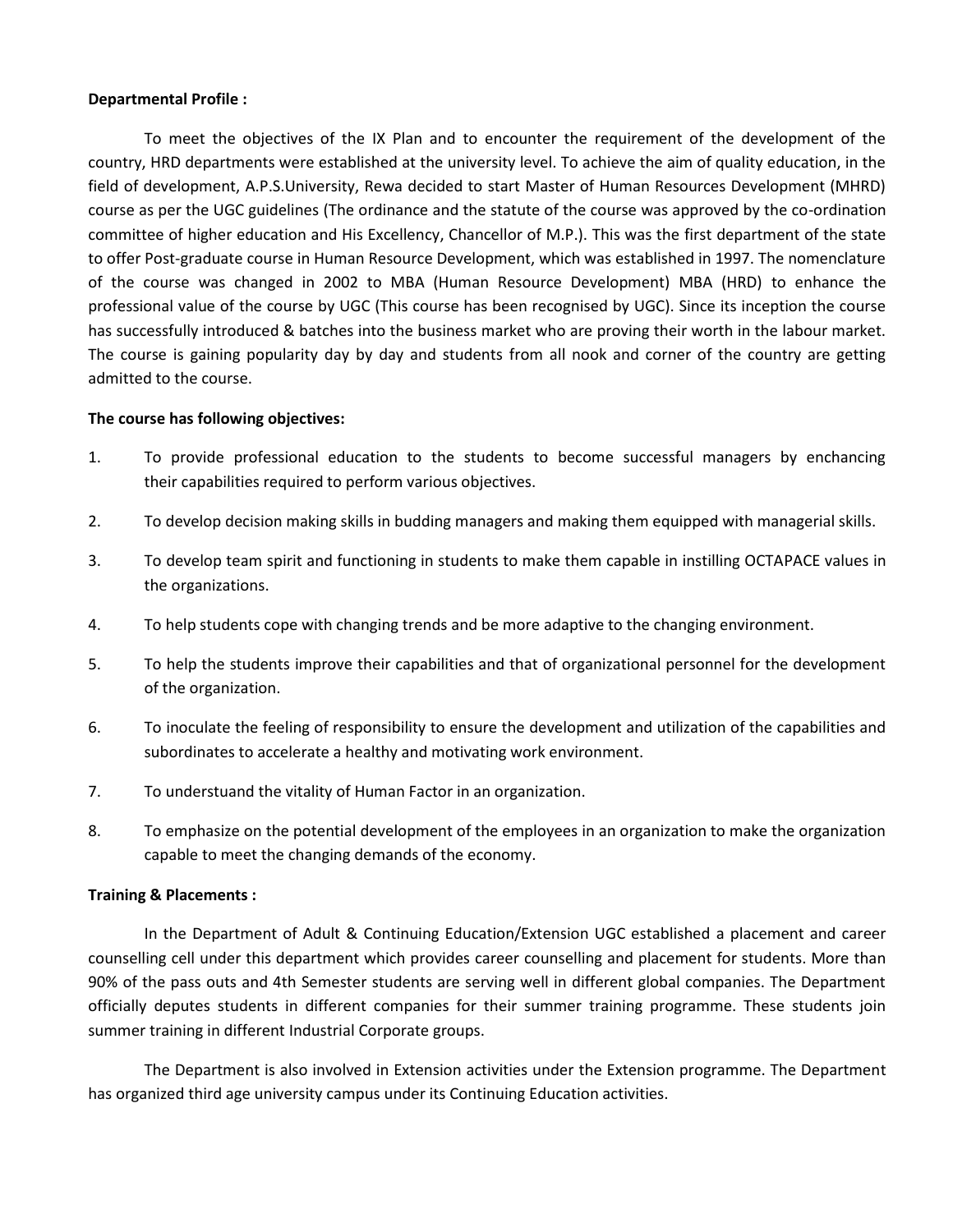Short term course for students and community members. Under the HRD Extension Programme the Department organises training/awareness course for cleared representatives of Zila Janpad Panchayat members for upgrading their knowledge and govt. sponsored developmental programme.

## **15. Department of Advait Vedant Darshan**

## **Genesis :**

The department was established in 2003. The Department runs a prestigious lecture series on 'Vedant and Youth'. The Department has the distinction of imparting practice of meditation and philosophical concepts.

## **Regular Faculty :**

1. Dr. Shreekant Mishra, Sr.Lecturer

## **Courses Offered:**

- 1. M.A. (Philosophy) 4 Sem. Regular
- 2. M.Phil. (Philosophy) 2 Sem. Self Supporting Programme
- 3. Ph.D. (Philosophy) Regular
- 4. P.G.Diploma in Ritual Science. 2 Sem. Self Supporting Programme

## **Department of Russian Language**

## **Genesis :**

The Department of Russian Language was established in Feb. 1976.

## **Regular Faculty:**

1. Dr. A.R.Raju, Reader & Head

## **The Department offers following Regular Courses:**

- 1. 6 months Short-Term Course. Certificate of proficiency in Russian Language
- 2. One year Advanced Diploma in Russian Language
- 3. M.A. in Russian (5 Years Integrated Course).

## **16. Department of Physical Education & Sports Science**

## **Genesis :**

Physical Education and Sports are an integral part of Education. The department looks after the organisation of sports activities of the students of this department as well as that of affiliated colleges.

The University started the teaching programmes of Physical Education from 1988-89 starting a one year Bachelor of Physical Education course (B.P.Ed.) on Self financing basis. Master of Physical Education (two years course) was started in 1994 under SSP. These courses are recognised by UGC and NCTE (W.R.C.) Bhopal. The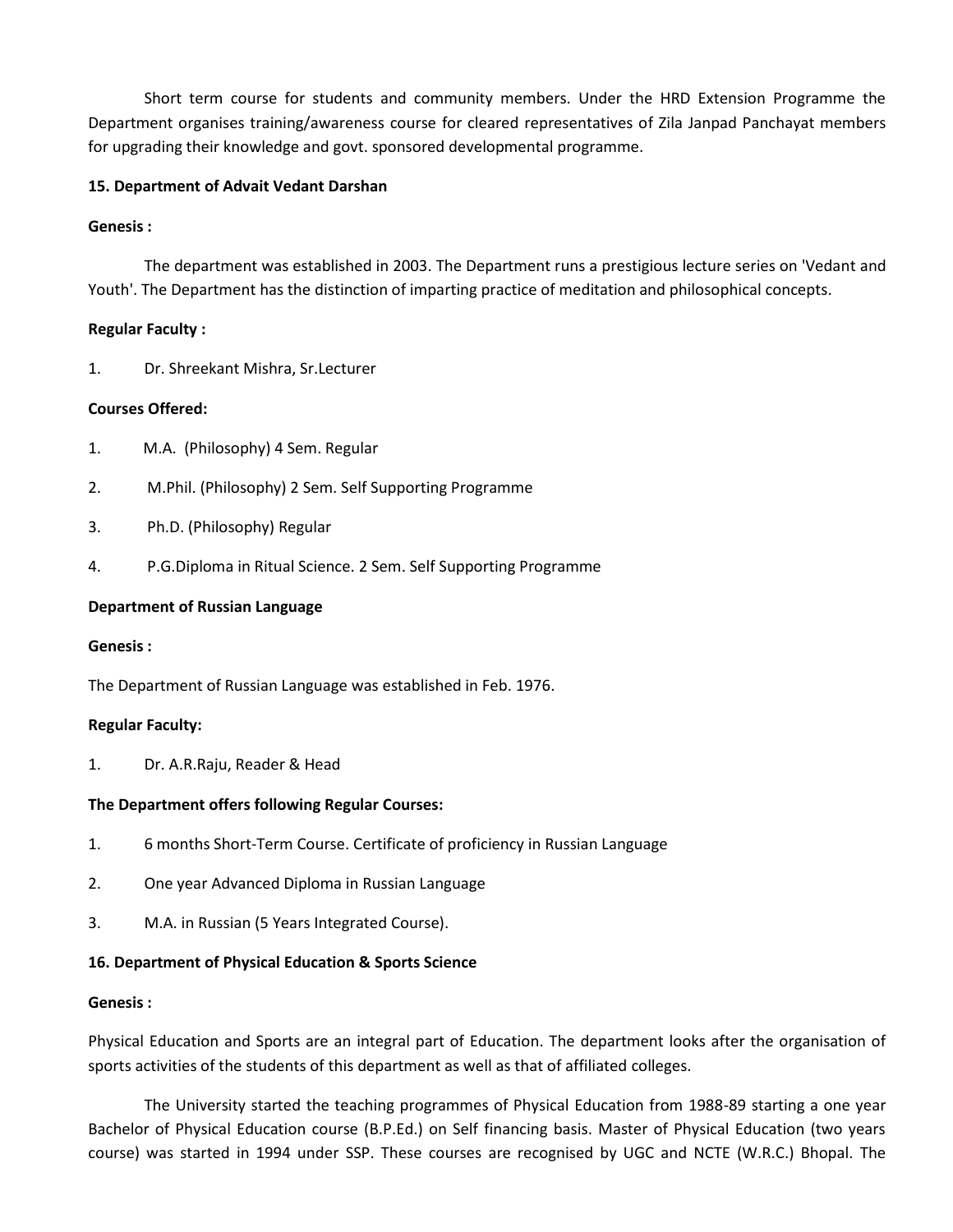department has also been running M.Phil. in Physical Education since last two years. Now Three Year B.P.E. Programme has also been started on Self Supporting basis.

## **Courses Offered/Course Structure :**

- 1. Bachelor of Physical Education (B.P.Ed.) One Year/2 Semester Self Supporting Programme
- 2. Master of Physical Education (M.P.Ed)(Two Years) (Four Semesters) Self Supporting Programme
- 3. M.Phil. Physical Education (One Year/Two Semesters) Self Supporting Programme
- 4. B.P.E. S. (Three Years/Six Semesters) Self Supporting Programme

#### **Training & Placements:**

The sportsmen and women produced by this department are serving the nation through defence, Police and other Civil services.

#### **17. Department of Computer Centre : Study Centre for B.C.A. & M.C.A Programme**

The Computer Centre was established in 1985-86, in this University by the University Grant Commission, New Delhi, with the aim of providing Job oriented computer courses. At present the Computer Centre has more then 100 Pentium IV powerful personal computers, 3 servers, Fast speed printers and other peripheral devices. The Computer Centre conducts training programme for Univrsity/College Teacher's employees and students, besides computing and software development for University. The Computer Technology is changing very rapidly but there is always a lack of trained man-power for the new technology.

In 1994-95 the computer centre in consultation with the University organised short term computer courses for students and others.

From the academic session 2006-07, 3 years bachelor ,degree course, BCA has been started to provide quality computer education to the talent of our region.

#### **Regular Faculty:**

1. Dr.P.K.Rai, System in-charge and Professor-in-charge BCA/MCA Programme

#### **CENTRAL FACILITIES**

#### **Central Library :**

The University has a Central Library. A rich collection of books is available in the library. Attempts are regularly made to procure standard publications. Apart from this, each teaching department has its own departmental library.

#### **University Science Instrumentation Centre (USIC):**

University Grants Commission has provided a University Science Instrumentation Centre for the University. It has facilities for the repair of electronic instruments, glass blowing and mechanical works. The centre plans to start short term courses in electronics, glass blowing and welding.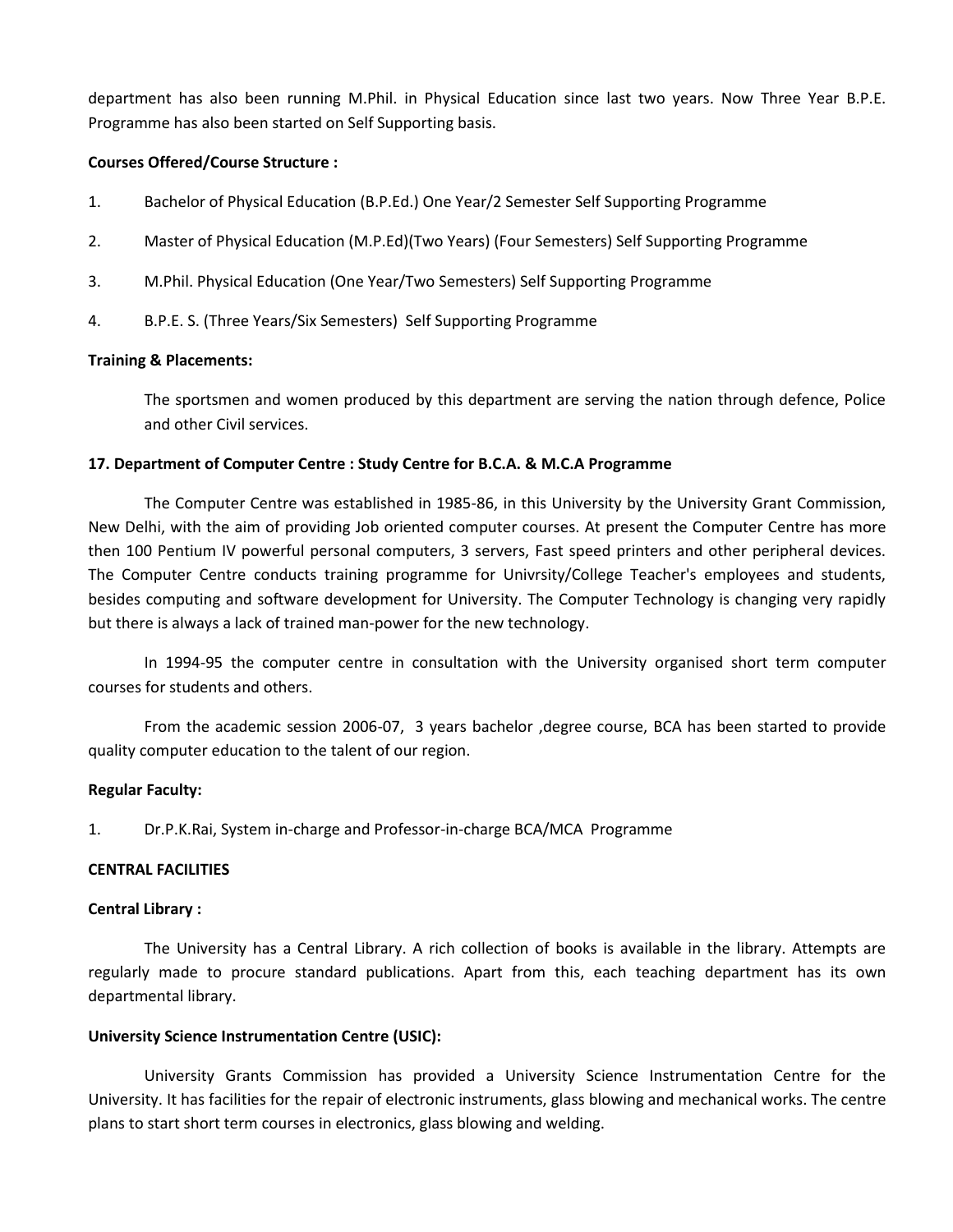## **Indira Gandhi National Open University's Study Centre**

The Study Centre of Indira Gandhi National Open University, New Delhi is a prestigious addition to A.P.S.University, Rewa (M.P.). The study centre provides learning opportunities in various courses of IGNOU. Large number of students are getting opportunities to study general and specialized courses. Presently, Prof. J.P.Singh is the Co-ordinator of Study Centre, IGNOU APS University, Rewa.

### **Rural Division of Environmental Planning and Co-ordination Organization (EPCO Rural), Govt. of Madya Pradesh :**

Environmental planning and Co-ordination Organization, the first of its kind in the country, established its Rural Division in the University in 1982. The Vice-Chancellor of the University is its Chairman. The activities include, identification, survey and research on various environmental problems of the rural sector. This provides a unique opportunity for close interaction between academic institutions and government departments.

### **Tribal Studies Centre, Buddha Study Centre and Gandhian Study Centers:**

The University has establishes the centers of Tribal Studies, Buddha Centre and Gandhian Study Centre with the sanction of University Grants Commission, New Delhi. These centers are engaged in research work in the respective areas.

#### **Antarbharti Cultural Centre:**

Antarbharti is an autonomous cultural centre of the University established with support of Ministry of Human Resource Development, Govt. of Indian. Honorable Vice-Chancellor is its Patron. This centre is established basically for performance and training in dance, music, drama and painting, of Deeksha. Preksha and Veeksha division.

#### **UGC Infonet:**

In order to provide Internet facility to University Teaching Departments and networking of affiliated colleges, 256 KBPS VAST, infonet facility was started in the University.

#### **Seismological Observatory:**

As a national programme to "Upgrade the network of seismological observatories in Indian shield region" 10 observatories have been established in various parts of India. Indian Institute of Geomagnetism (IIG) has been assigned the responsibility to establish two seismological observatories at Rewa (M.P.) and Kolhapur (Maharashtra). Rewa seismological observatory has been functioning since April 2000. The main objective of this observatory is to collect continuous earthquake data, analyse them and send it to IIG Mumbai and National Seismological Data Centre (NSDC) New Delhi.

#### **Pre-Examination Coaching Centre (for SCs, OBCs& Minorities)**

Pre-examination coaching centre in the University has been running since 1983-84 till 2007 with the financial assistance of Ministry of Social Justice& Empowerment. Gove. of India New Delhi. Currently under the UGC scheme New Delhi, candidates who have passed(10+2) examination and belong to ST, SC, OBC and Minority categories are admitted on the basis of merit. The training is provided for clerical grade/class III services for the period of 4 months.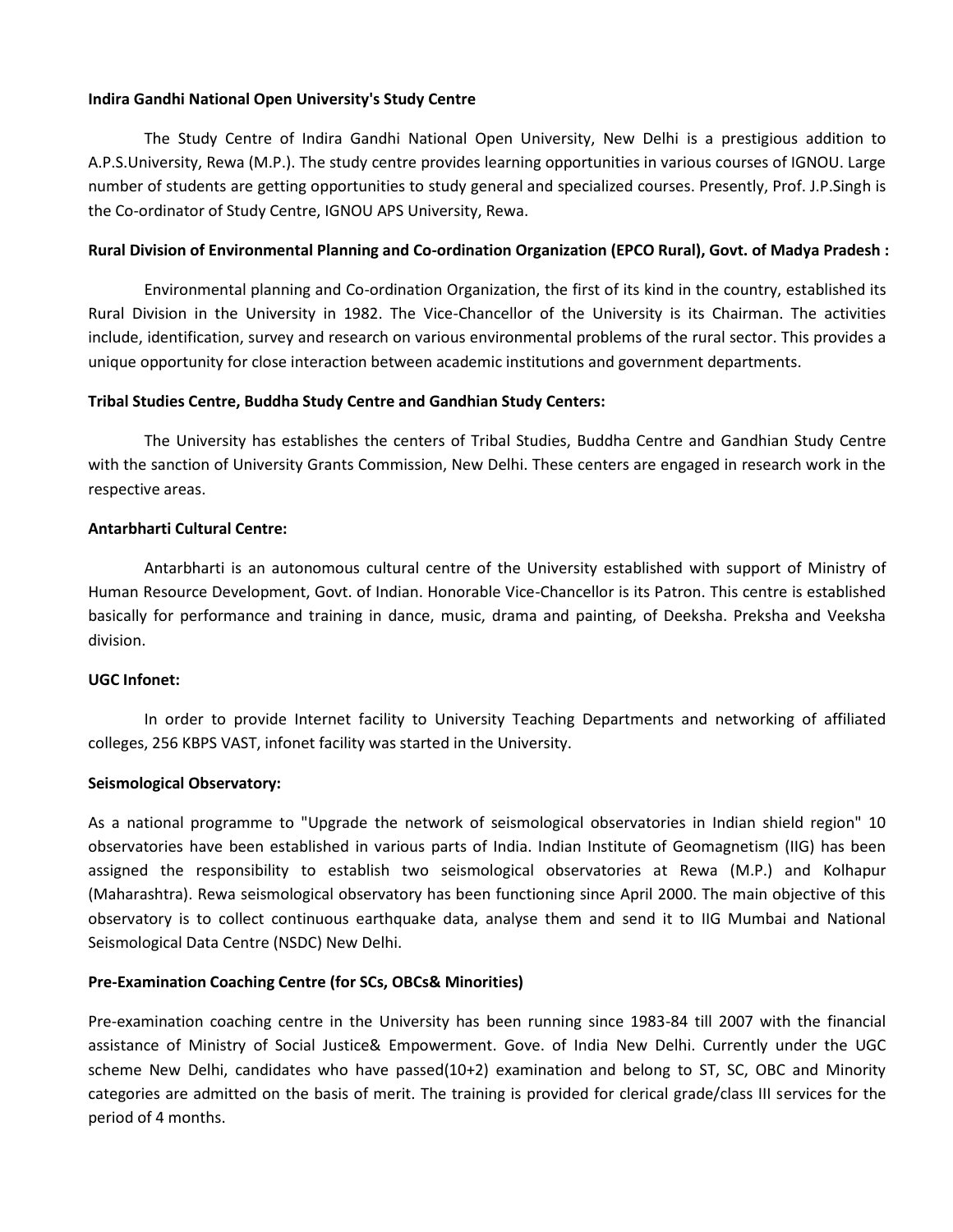## **University Publication:**

- \* Pratibimb Newsletter
- \* Vindhya Bharti-Research Journal

## **Lecture Series:**

The University regularly organizes lectures of various eminent personalities under Col. Balwant Singh; Rani Krishan Kumari Devi; Maharaja Vishwanath Singh; Uma Paroha; Jagdish Chandra Joshi; and Kushabhau Thakrey memorial lecture series.

## **Admission Procedure and Instructions**

All eligible applicants will be required to appear for the written entrance test on the date, time and venue notified by the University. Admission will be strictly in order of merit. Merit. list will be prepared on the basis of marks obtained in Written Teat.

In cases where marks obtained in the entrance test are equal, merit will be decided on the basis of marks in the qualifying examination. If they are also equal, decision will be made on the basis of date of birth of the respective candidates. In all matters concerning the entrance test decision of the university will be final.

## **Reservation**

Reservation in the following categories will be given as per the University and State Government guidelines/rules:

- **SC Candidates**
- \* ST Candidates
- \* OBC Candidates
- \* Physically Handicapped Candidates
- \* Ex- military
- \* University Employee's Ward
- \* Others (as per M.P. Govt. Rules)

The candidates claiming admission against any Reserved Category Seats should compulsorily submit, along with their application form an attested copy of the certificate from the competent authority as per the State Government norms.

- 1. Candidates seeking admission to the Entrance Test should submit their application in the prescribed form duly filled in neat and clean handwriting as per the given instructions.
- 2. The downloaded application form duly filled in must be accompanied with the following
- (i) Application form alongwith the admission brochure costs. Rs. 700/- (Rs. 400/- for SC/ST candidate ) which includes Entrance tast-cum-processing fees. It should be paid through Crossed Bank Draft only, drawn in favour of Registrar, SSP, A.P.S. University, Rewa(M.P.)

Money Orders, Postal Orders of Cheques will not be accepted.

All the relevant details including the application from are given in "Admission Brochure/Information Bulletin".

(ii) Two passport size photographs.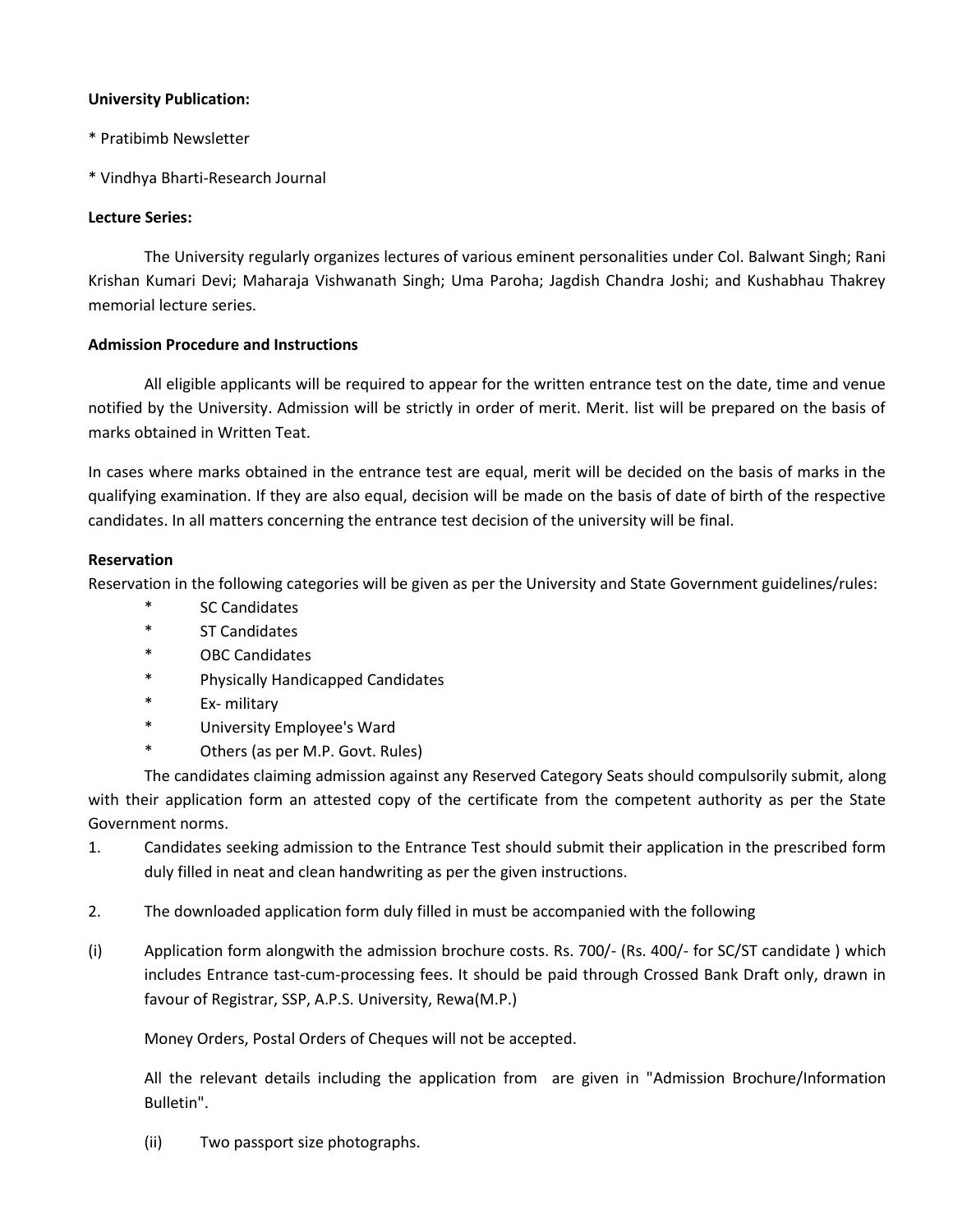- (iii) Two self-addressed envelopes affixing postal stamp of Rs. 5/- on each.
- (iv) Certified copies of mark-sheets of the qualifying and all the previous examinations.
- (v) In case you belong to SC/ST/OBC or other reseaved category, attach a certificate from the concerned competent authority as per M.P. Govt.rules.

### **Particulars to be noted by the applicant:**

The application form No. will be your Roll Number for the Entrance test. Please note carefully your Roll Number, Date, Time and Venue for the examination given in the Admit card/Advertisement / Admission Notice. Before appearing for the written examination you must strictly ensure that you fulfill the eligibility criteria stipulated by the department in all respects. Please note that since this is a competitive examination, mere passing is not adequate. You must obtain a high rank in the order of merit to secure admission. You should, therefore, put in your best efforts in the entrance examination.

### **Admit card:**

Affix firmly a copy of your recent passport size photograph in the space provided for it in the admit card and bring it with you when you come to the venue for the examination. You will not be permitted to appear for the examination if you do not bring the call latter with the photograph affixed on it. You will be required to sign in the space provided for the candidate's signature on your attestation form in the presence of the invigilator in the examination hall.

#### **Compliance with Instructions:**

You should scrupulously follow the instructions given by the test administrators and the invigilators at all stages of the examination for which you have been called. If you violate the instructions you will be disqualified and may also be asked to leave the examination hall.

#### **Single Answer sheet:**

For all the objective tests there will be a single answer sheet. Answer sheet and Question papers will be supplied by the Entrance Teat Centre. After the test is over you should hand over both the answer sheet and objective test booklet to the invigilator before leaving the room. Any candidate who does not return the question booklet and / or answer sheet or is attempts to take or pass on the question booklet or answer sheet inside the examination hall will be disqualified and the university may take further action against the concerned candidate as per the rules.

#### **General Instructions:**

- 1. The university shall not be responsible for non-receipt of admit card or other intimation by the candidate due to postal or other reasons.
- 2. No intimation will be sent to the unsuccessful candidates and no correspondence will be entertained in this regard.
- 3. The application form no will be treated as the Roll Number for the Entrance Test. No claim for separate test due to non receipt of the Admit Card will be entertained.
- 4. Application forms received after the notified last date shall not be entertained.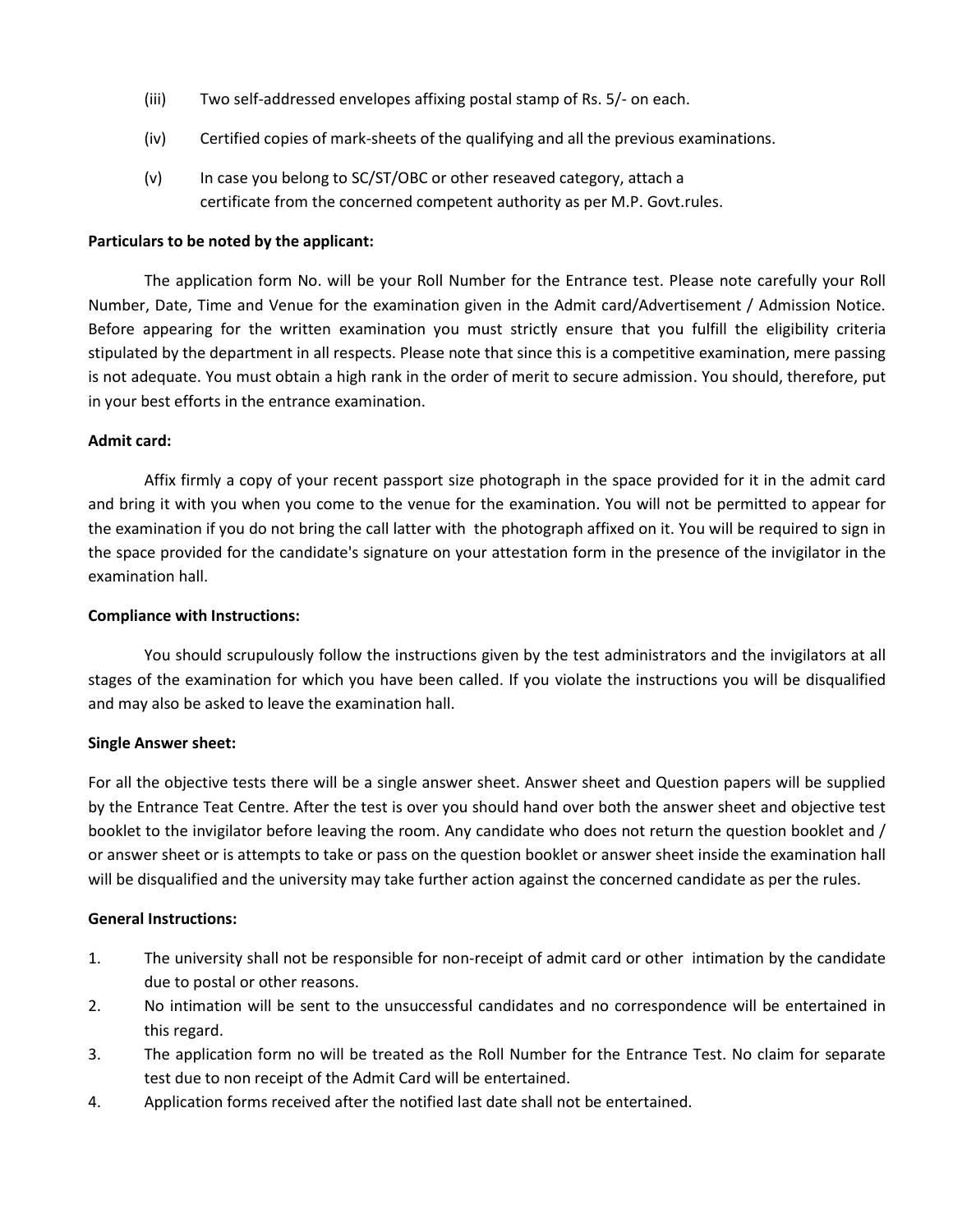- 5. The fee refund process of a candidate who has been selected and has deposited the fees but fails to join the Programme or abandons the course midway shall be governed as per the rules framed by M.P. Professional Examination Board/or M.P. Government/the University.
- 6. Once a candidate joins a course, he/she will have to deposit the fees for at least 1 year (2 Semesters) even if he/she abandons it midway. In exceptional cases the matter may be referred to the administrative committee for the final disposal.
- 7. Once a candidate is admitted to a PAYMENT SEAT/SPONSORED SEAT, his category will not be changed after the last date of the admission as decided by the University. No application in this connection will be entertained in any case. However payment seats & NRI seats will be interchangeable.
- 8. Under no circumstances, the test fee once paid, will be refunded or held in reserve for any future test.
- 9. Sponsored foreign students NRI or NRI sponsored students are exempted from appearing at the entrance test but will have to face the counseling in the manner desired by the University. Their fee structure will be notified on request.
- 10. In all other cases not mentioned in the above admission rules, the rules of Government of Madhya Pradesh shall be applicable.
- 11. In case of any difference of opinion with regard to the clarification of above rules or rules of admission, the decision of the Vice-Chancellor shall be final.
- 12. All legal matters shall be settled in Rewa jurisdiction.

## **Attendance Requirements:**

Each candidate will have to complete the minimum attendance requirements for appearing in the semester examination. His/her examination form will not be forwarded if he/she fails to get a minimum of 75% attendance in classes of each semester.

## **Prevention of Ragging:**

Ragging is totally banned in the University. Each and every students who gets admission in the university must ensure that he/she is not involved in ragging of other students directly or indirectly. Newly admitted students must bring immediately to the knowledge of university administration any such incidence of ragging with them.

Strict disciplinary action will be taken against such student who is reported and found indulging in ragging of other students.

Details if Intake, eligibility duration and fees of each of the Self Supporting Programmes of U.T.D. is given below. For colleges the details may be obtained from the principals of the colleges.

Important dates, Fee Structure and Entrance Test details are also given below in the following pages. For the syllabus and other relevant detail the candidates may consult the office of the Professor In-charge of the concerned programme/ principal of the concerned college.

## **Notes:**

- 1. Candidates appearing in the qualifying examination may also apply for admission.
- 2. Reservation for SC/ST/OBC/PH etc. Will be given as per MP Govt. Rules.
- 3. 5% relaxation in qualifying marks to SC/ST candidates.
- 4. All correspondence should be addressed to the Professor-in-Charge of the concerned course in UTD.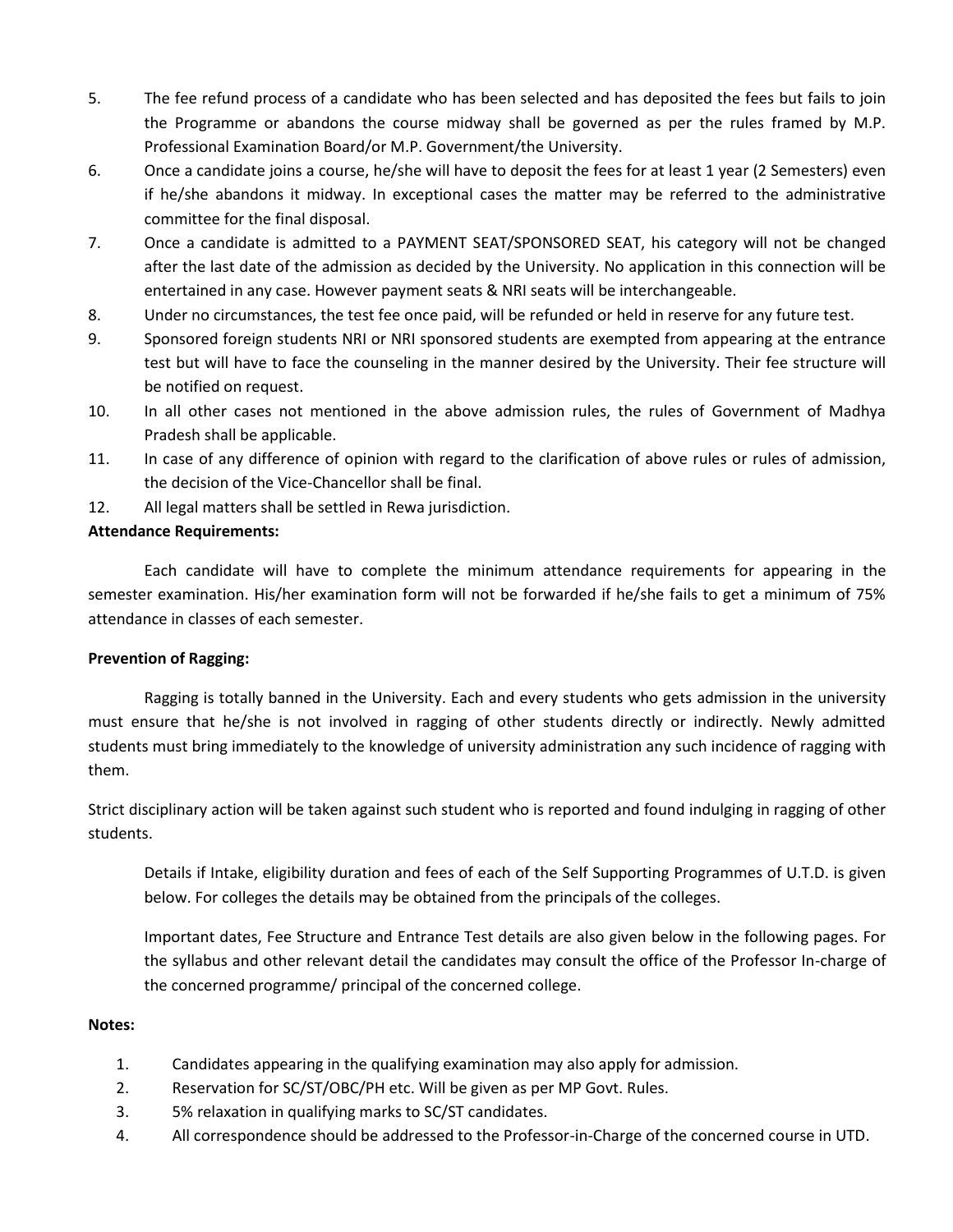- 5. All eligible candidates should reach the examination center for entrance test on the said date even if they have not received the admission card. No TA/DA shall be paid for appearing in the entrance test.
- 6. Please visit www.apsurewa.ac.in for details.
- 7. The entrance test will be held only at the examination centre of UTD, APSU, Rewa.
- 8. The candidates who have appeared in the qualifying examination (but their result of last semester of qualifying examination is still awaited) are also eligible to apply.
- 9. The last date for admission shall be notified on University web site : **www.apsurewa.ac.in**, /mponline web site **(https://www.apsu.mponline.gov.in).**
- 10. For admission in different courses **eligibility, fees etc.** are available in **Admission Brochure** on **University/ MPONLINE website.**
- 11. Applicants will be allowed to get their application froms transferred to the next course of their preference if they are eligible for the same and if there is vacancy in that course or they might be allowed to get their fees returned, in case any of the self supporting programmes does not run due to lack of sufficient number of applicants.

## **Instructions for filling the application form**

- 1. The candidate is advised to apply for admission only if he/she fulfills the eligibility requirments. The onus of checking appropriate eligibility lies with the candidates. Candidates must tead and understand the details given in the admission brochure carefully before filling the application form. योग्यता प्रवेश के लिये शार्ते पूरी करने पर ही प्रार्थी आवेदन करें। अपनी योग्यता का परीक्षण करने की जिम्मेदारी स्वयं आवेदक की होगी। आवेदन पत्र भरने से पूर्व आवेदक प्रवेश विवरणिका एवं आवेदन पत्र पर दिये निर्देश ध्यान से पढ लें।
- 2. No. separate Roll No will be allotted by the University for the entrance test. The Form No. shall be the Roll No.

आवेदक को प्रवेश परीक्षा हेतु कोई अनुक्रमांक विश्वविद्यालय द्वारा प्रदत्त नहीं किया जायेगा। आवेदन क्रमांक ही अनुक्रमांक होगा।

3. Ensure that you have correctly marked your category. Change of category shall not be accepted hereafter at any stage.

इस बात की जाँच कर लें कि आपने सही निशान लगाया है। वर्ग (Category) में परिवर्तन मान्य नही किया जायेगा।

- 4. Indicate choice of groups as per eligibility. you can opt for more than one group if you fulfill the eligibility requirments. समूह का चुनाव अपनी योग्यता के आधार पर करें। योग्यता होने पर एक से अधिक समूह का चूनाव किया जा सकेगा।
- 5. Fill in the details of the Admit Card and Attestation form along with the Application Form.
- आवेदन पत्र के साथ ही प्रवेश पत्र एवं उपस्थिति पत्रक में वांछित जानकारी एवं प्रविष्टियों को पूर्ण करें।
- 6. Name of the test centre is given on your admit card. In case there is any change of centre, it will be informed

परीक्षा केन्द्र का नाम प्रवेश पत्र पर अंकित होगा।

7. DO NOT send any other document/certificates. These will be required at the time of counseling/admission. अन्य कोई प्रमाण–पत्र/प्रपत्र आवेदन पत्र के साथ न भेजें। प्रवेश/काउंसलिंग के समय इन्हे प्रस्तुत करना होगा।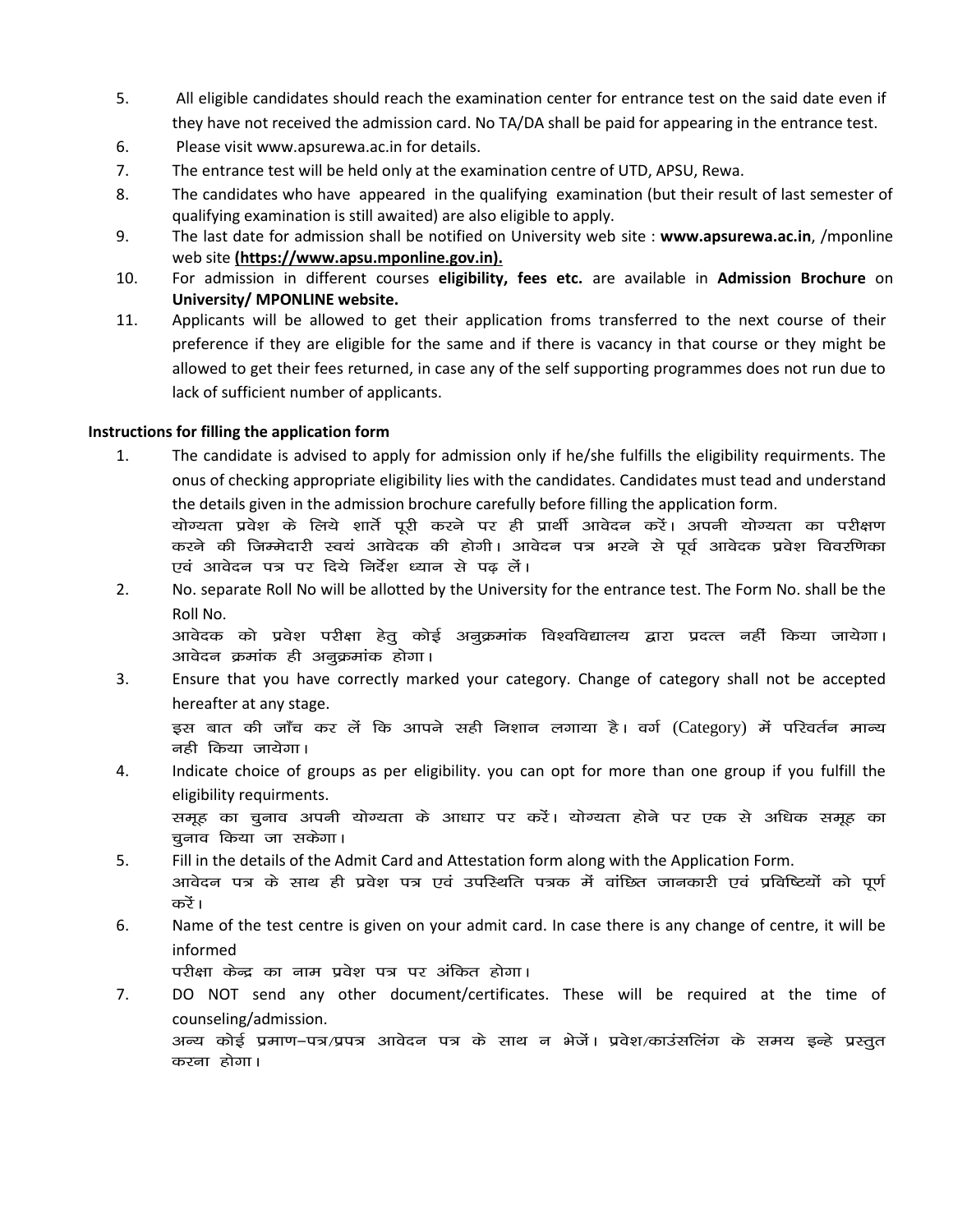## **Self Supporting Professional Courses**

| Sr.No. | <b>Courses</b>                                            | Eligibility                                                                                                                                                                                                                                                                                                                            |                                        | <b>Tuition Fees</b>               | No. of<br><b>Seats</b> |
|--------|-----------------------------------------------------------|----------------------------------------------------------------------------------------------------------------------------------------------------------------------------------------------------------------------------------------------------------------------------------------------------------------------------------------|----------------------------------------|-----------------------------------|------------------------|
| 1.     | MBA(Industrial Relations<br>&<br>Personnel Management)    | Graduation degree with 50% marks in aggregate (45% for<br>2Years<br>SC/ST/OBC)                                                                                                                                                                                                                                                         |                                        | Rs.12000<br>per Sem.              | 80                     |
| 2.     | MBA H.R.D.<br>(Human<br>Resources Development)            | Graduation degree with 50% marks in aggregate                                                                                                                                                                                                                                                                                          | 2Years<br>4Sem.                        | Rs.12000<br>per Sem.              | 80                     |
| 3.     | MBA (Tourism Admn.)                                       | Graduation degree with 50% marks in aggregate                                                                                                                                                                                                                                                                                          | 2Years<br>4Sem.                        | Rs.12000<br>per Sem.              | 80                     |
| 4.     | MSW (Master of Social Work)                               | UG/PG degree with 50% marks in aggregate                                                                                                                                                                                                                                                                                               | 2Years<br>4Sem.                        | Rs.12500<br>per Sem.              | 80                     |
| 5.     | M.Sc. (Biotechnology)                                     | B.Sc. (Bio. Group) B.Sc. Agri./ M.B.B.S. with 50% in theory                                                                                                                                                                                                                                                                            | 2Years<br>4Sem.                        | Rs.18000<br>per Sem.              | 40                     |
| 6.     | M.Sc. (Microbiology)                                      | B.Sc. in Life Science with 50% in theory                                                                                                                                                                                                                                                                                               | 2Years<br>4Sem.                        | Rs.18000<br>per Sem.              | 40                     |
| 7.     | M.Sc. (Biochemistry)                                      | Bachelor's degree with Chemistry, Botany, Zoology,<br>Biotechnology/Micro-Biology/any<br>Subject of Life Science with minimum 50% marks.                                                                                                                                                                                               | 2Years<br>4Sem.                        | Rs.15000<br>per Sem.              | 40                     |
| 8.     | M.Sc.(Environmental Science)                              | B.Sc. with Biology Group/B.Sc. with Agri. with 50% marks<br>in theory                                                                                                                                                                                                                                                                  | 2Years<br>4Sem.                        | Rs.10000<br>per Sem.              | 35                     |
| 9.     | M.Sc.(Information Technology)                             | BCA/BIT/BE or B.Sc. with Combination of any two sub.<br>(Comp.Sc.,Comp. App., Electronics, Maths, Physics) with<br>atleast 55% marks in Aggregate                                                                                                                                                                                      | 2Years<br>4Sem.                        | Rs.12000<br>per Sem.              | 40                     |
| 10.    | M.Sc. (Computer Sc.)                                      | Bachelor's degree with Combination of any two subjects<br>(Comp. Science.Comp.<br>Application,) (Electronics, Maths, Physics)<br>with 50% marks in theory papers.                                                                                                                                                                      | 2Years<br>4Sem.                        | Rs.12000<br>per Sem.              | 60                     |
| 11.    | M.C.A.(Master of Computer<br>Application)                 | Graduation degree with maths at 10+2 level or B.C.A. degree<br>with Mathematics papers.                                                                                                                                                                                                                                                | 3Years<br>6Sem.                        | Rs.12000<br>per Sem.              | 30                     |
| 12.    | M.Tech. (Computer Sc.)                                    | B.E. /B.Tech. or equivalent in Computer Science/Computer<br>Engineering/Information Technology/Electronics/<br>Electronics & Communication/Electronics &<br>Instrumentation/Electronics & Electrical or M.Sc. Computer<br>Sc./Information Technology/Electronics,/Electronics &<br>Communication, or MCA or Equivalent. with 55% marks | 2Years<br>4Sem.                        | Rs.20000<br>per Sem.              | 25                     |
| 13.    | M.Com.                                                    | UG Commerce degree with 50% marks in aggregate                                                                                                                                                                                                                                                                                         | 2Years<br>4Sem.                        | Rs.12500<br>per Sem.              | 40                     |
| 14.    | M.A. (Education)                                          | Graduation degree with Education as one of the sub. with<br>50% marks in aggregate.                                                                                                                                                                                                                                                    | 2Years<br>4Sem.                        | Rs.6000<br>per Sem.               | 40                     |
| 15.    | Bachelor<br>of<br><b>Business</b><br>Administration (BBA) | Hr. Sec. (10+2) or Equivalent                                                                                                                                                                                                                                                                                                          | 3Years<br>6 Sem.                       | Rs.12000<br>per Sem.              | 120                    |
| 16.    | Bachelor<br>Computer<br>of<br>Application (BCA)           | Hr. Sec. (10+2) with Science/<br>Commerce                                                                                                                                                                                                                                                                                              | 3 Years<br>6 Sem.                      | Rs.10000<br>per Sem.              | 80                     |
| 17.    | Bachelor of Commerce B.Com.<br>(Hons.)                    | 10+2 Pass with 50% marks in aggregate                                                                                                                                                                                                                                                                                                  | 3 Years<br>6 Sem.                      | Rs.7500<br>per Sem.               | 80                     |
| 18.    | Bachelor of Hotel Management<br>(B.H.M.)                  | 10+2 Pass 50% marks in aggregate                                                                                                                                                                                                                                                                                                       | 3 Years<br>6 Sem.                      | Rs.25000<br>per Sem.              | 60                     |
| 19.    | <b>PGDHR</b>                                              | UG/PG Degree with 50% marks in Aggregate                                                                                                                                                                                                                                                                                               | 1Year<br>2Sem.                         | <b>Rs.8000</b><br>per Sem.        | 30                     |
| 20.    | PGDGC                                                     | M.A./M.Sc. in Psychology with 50% marks from any<br>recognized University                                                                                                                                                                                                                                                              | 1Year<br>2Sem.                         | Rs.8000<br>per Sem.               | 30                     |
| 21.    | D.Y.Ed.                                                   | Graduation degree from any recognised University                                                                                                                                                                                                                                                                                       | 1Year                                  | Rs.7000<br>(In 2)<br>instalments) | 40                     |
| 22.1   | Post Graduate Diploma<br>in<br><b>Ritual Science</b>      | UG Degree with 50% marks in Aggregate                                                                                                                                                                                                                                                                                                  | 1Year                                  | Rs.5000                           | 30                     |
| 23.    | B.Sc. Hons (Biotechnology)                                | Hr. Sec. $(10+2)$ with Science                                                                                                                                                                                                                                                                                                         | 3 Years<br>6 Sem.                      | Rs.5000<br>per Sem.               |                        |
| 24.    | B.Sc. Hons (Microbiology)                                 | Hr. Sec. (10+2) with Science                                                                                                                                                                                                                                                                                                           | $\overline{3 \text{ Years}}$<br>6 Sem. | Rs.5000<br>per Sem.               |                        |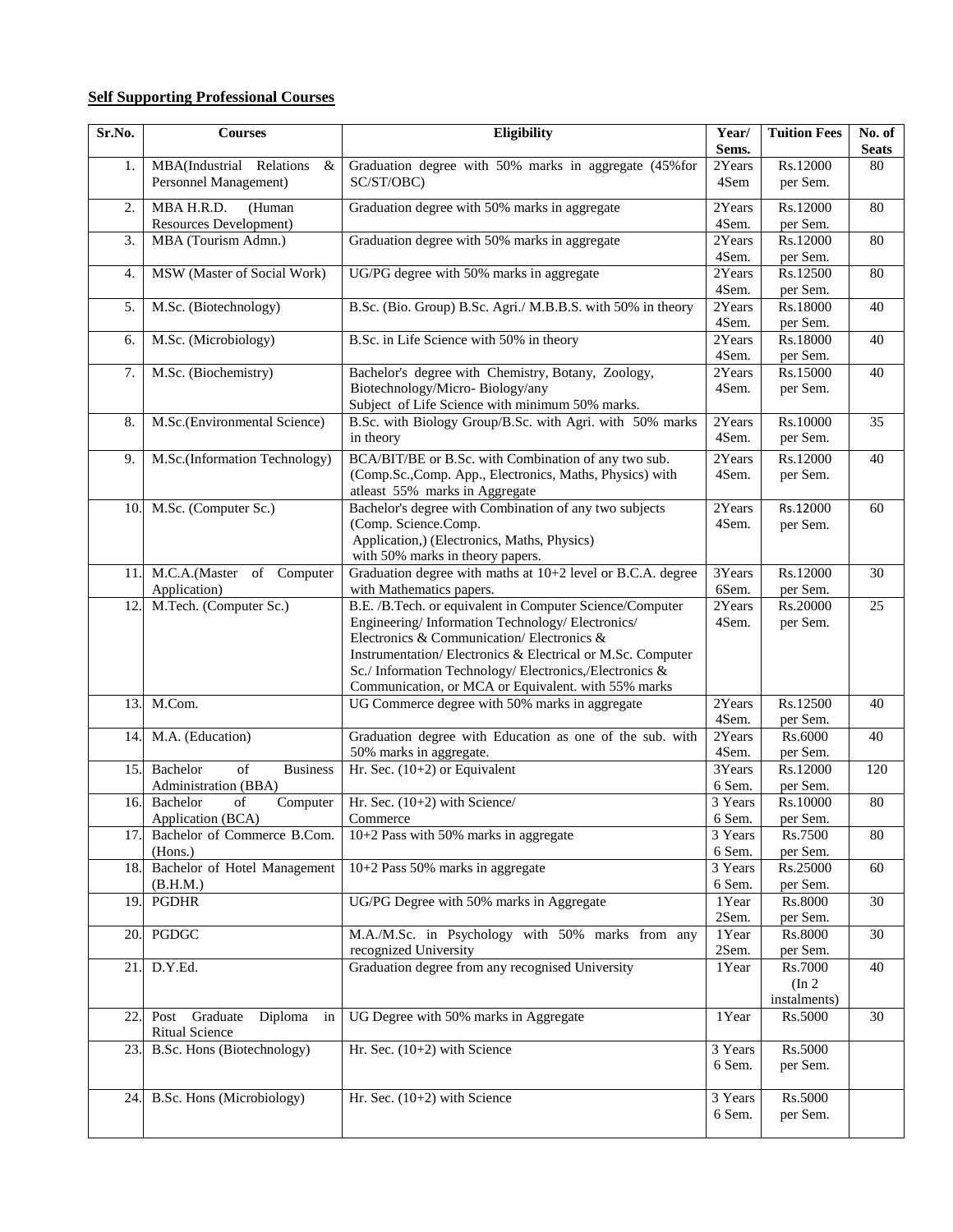| 25. | <b>BPES</b> | $(10+2)$ Pass.<br>Hr.<br>$\sim$<br>Sec. | <sup>3</sup> Years             | Rs.6000            |  |
|-----|-------------|-----------------------------------------|--------------------------------|--------------------|--|
|     |             |                                         | 6 Sem.<br>$\sim$ $\sim$ $\sim$ | $\sim$<br>per Sem. |  |

# **M.Phil Courses in UTD, A.P.S. University, Rewa**

| Sr.No. | <b>Department</b>                              | <b>Eligibility</b>                                                                                                                                                           | <b>Duration</b>             | <b>Tution</b><br>Fee. | No. of<br><b>Seats</b> |
|--------|------------------------------------------------|------------------------------------------------------------------------------------------------------------------------------------------------------------------------------|-----------------------------|-----------------------|------------------------|
|        | M.Phil. Courses (Regular)                      |                                                                                                                                                                              |                             |                       |                        |
| 01.    | <b>Environmental Biology</b>                   | Master degree with 55% marks in the relevant subject                                                                                                                         | 1Year<br>2Sem               | Rs.10500<br>Per Sem.  | 35                     |
| 02.    | J.N. Centre for Policy Research                | Master degree (Business Economics/ Economics/<br>Geography/ Political Science/ Public Administration/<br>Psychology/Sociology/Anthropology) with 55% marks in<br>the subject |                             | Rs.6000<br>Per Sem.   | $\overline{35}$        |
|        | M.Phil. Courses (SSP)                          |                                                                                                                                                                              |                             |                       |                        |
| 01.    | Physics                                        | Master degree with 55% marks in the concerned subject                                                                                                                        | 1Year<br>2Sem               | Rs.12500<br>Per Sem.  | 35                     |
| 02.    | Chemistry.                                     | Master degree with 55% marks in the concerned subject                                                                                                                        | 1Year<br>2Sem               | Rs.15000<br>Per Sem.  | 25                     |
| 03.    | Mathematics                                    | Master degree with 55% marks in the concerned subject                                                                                                                        | 1Year<br>2Sem               | Rs.12500<br>Per Sem.  | $\overline{35}$        |
| 04.    | Computer Science                               | Master degree with 55% marks in the relevant subject                                                                                                                         | 1Year<br>$2\mathrm{Sem}$    | Rs.20000<br>Per Sem.  | $\overline{35}$        |
| 05.    | <b>Chemical Science</b>                        | Master degree must be in any of the following<br>subject/fields Chem./Bio<br>chem./Poly. Chem./ Env.<br>Chem. with 55% marks                                                 | 1Year<br>2Sem               | Rs.15000<br>Per Sem.  | 25                     |
| 07.    | Biochemistry                                   | Master degree with 55% marks in the relevant subject                                                                                                                         | 1Year<br>2Sem               | Rs.15000<br>Per Sem.  | 25                     |
| 08.    | Biotechnology                                  | M.Sc. Biotechnology/Microbiology/Biochemistry/<br>Bioinformatics/Agriculture with 55% marks in aggregate.                                                                    | 1Year<br>2Sem               | Rs.30000<br>Per Sem.  | 30                     |
| 09.    | Microbiology                                   |                                                                                                                                                                              | 1Year<br>2Sem               | Rs.30000<br>Per Sem.  | $\overline{30}$        |
| 10.    | Environmental Sc.                              | M.Sc. (Biology group) Chemistry with 55% marks.                                                                                                                              | 1Year<br>2Sem               | Rs.20000<br>Per Sem.  | 25                     |
| 11.    | <b>Botany</b>                                  | Master degree in the concerned Subject or allied Subject<br>with 55% marks                                                                                                   | 1Year<br>2Sem               | Rs.20000<br>Per Sem.  | 35                     |
| 12.    | Ancient Indian History Culture &<br>Archeology | Master degree with 55% marks in the concerned subject                                                                                                                        | 1Year<br>2Sem               | Rs.6000<br>Per Sem.   | 35                     |
| 13.    | <b>Business Economics</b>                      | Master degree with 55% marks in the relevant subject                                                                                                                         | $1$ Year<br>$2\mathrm{Sem}$ | Rs.6000<br>Per Sem.   | 35                     |
| 14.    | English                                        | Master degree with 55% marks in the concerned subject                                                                                                                        | 1Year<br>2Sem               | Rs.6000<br>Per Sem.   | 50                     |
| 15.    | Hindi                                          | Master degree with 55% marks in the concerned subject                                                                                                                        | 1Year<br>2Sem               | Rs.6000<br>Per Sem.   | 35                     |
| 16.    | <b>Tribal Studies</b>                          | Master degree with 55% marks in Sociology/Geography                                                                                                                          | 1Year<br>2Sem               | Rs.8000<br>Per Sem.   | $\overline{35}$        |
| 17.    | Philosophy                                     | Master degree with 55% marks in the concerned subject                                                                                                                        | 1Year<br>2Sem               | Rs.6000<br>Per Sem.   | 35                     |
| 18.    | Social Work                                    | Master degree in concerned Subject or in allied subject<br>with 55% marks                                                                                                    | 1Year<br>2Sem               | Rs18000<br>Per Sem.   | 35                     |
| 19.    | Tourism Administration                         | Master degree in concerned Subject or in allied subject<br>with 55% marks                                                                                                    | 1Year<br>2Sem               | Rs.15000<br>Per Sem.  | 35                     |
| 20.    | <b>Physical Education</b>                      | Master degree with 55% marks in the concerned subject                                                                                                                        | 1Year<br>2Sem               | Rs.20000<br>Per Sem.  | $\overline{25}$        |
| 21.    | Management                                     | Master degree in the concerned Subject or in allied<br>subject with 55% marks                                                                                                | 1Year<br>2Sem               | Rs.18000<br>Per Sem.  | 35                     |
| 22.    | Commerce                                       | Master degree in the concerned Subject or in allied<br>subject with 55% marks                                                                                                | 1Year<br>2Sem               | Rs.15000<br>Per Sem.  | 35                     |
| 23.    | Psychology                                     | Master degree with 55% marks in the concerned subject                                                                                                                        | 1Year<br>2Sem               | Rs.6000<br>Per Sem.   | 35                     |
| 24.    | Education                                      | Master degree with 55% marks in the concerned subject                                                                                                                        | 1Year<br>2Sem               | Rs.10000<br>Per Sem.  | $\overline{35}$        |